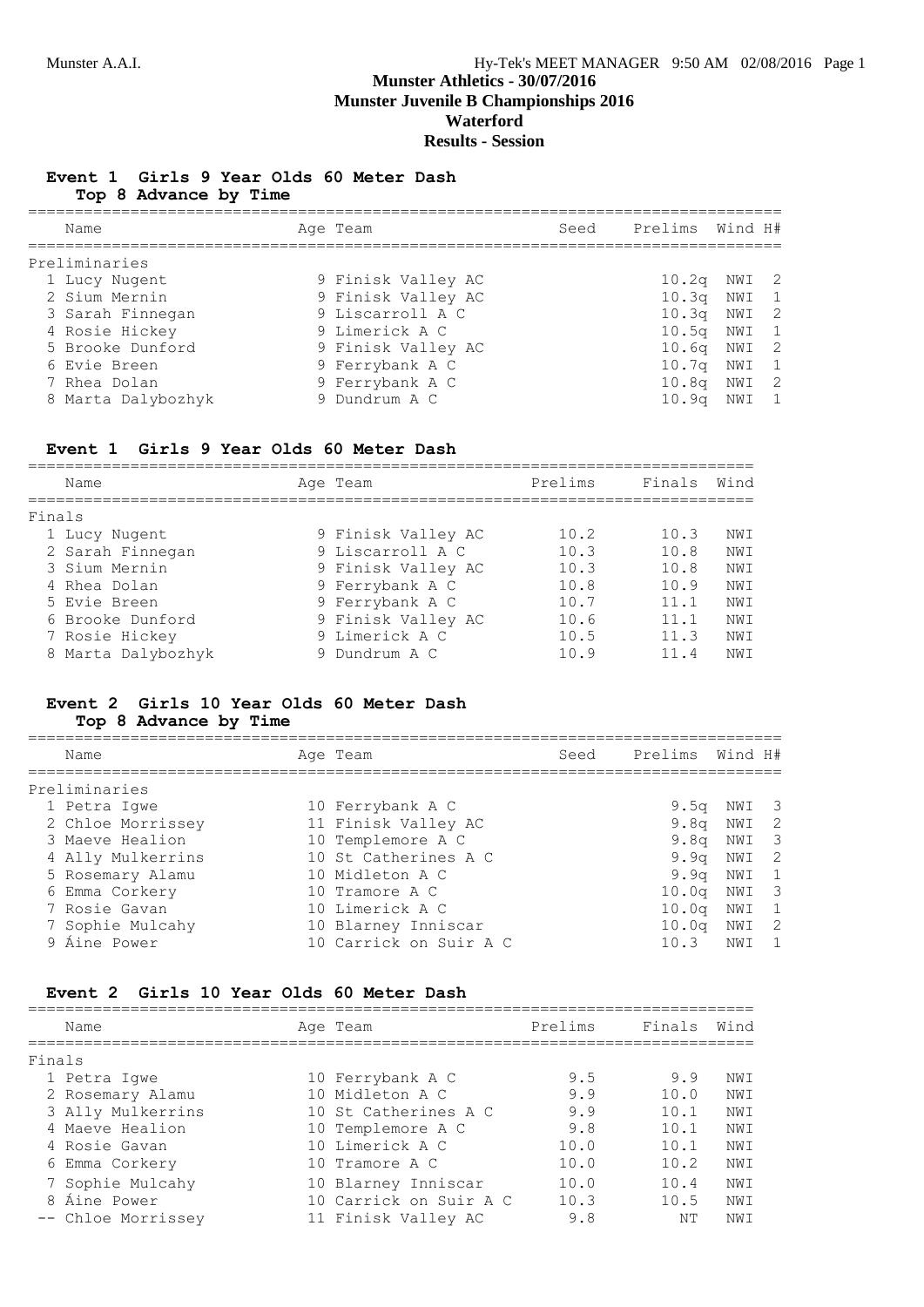# **Munster Athletics - 30/07/2016 Munster Juvenile B Championships 2016**

**Waterford**

**Results - Session**

#### **Event 3 Girls 11 Year Olds 60 Meter Dash Top 8 Advance by Time**

| Name                | Age Team               | Seed | Prelims Wind H#   |     |                         |
|---------------------|------------------------|------|-------------------|-----|-------------------------|
| Preliminaries       |                        |      |                   |     |                         |
| 1 Sophie Dabybozhyk | 11 Carrick on Suir A C |      | 9.5q              | NWI | $\overline{1}$          |
| 2 Claire Butler     | 11 Tramore A C         |      | 9.6 <sub>q</sub>  | NWI | $\overline{1}$          |
| 3 Emily Davidson    | 11 Templemore A C      |      | 9.7a              | NWI | $\mathbf{1}$            |
| 4 Kiana Fitzgerald  | 11 Ferrybank A C       |      | 9.8 <sub>q</sub>  | NWI | $\overline{2}$          |
| 5 Aislinn Henchy    | 11 Belgooly A C        |      | 9.8a              | NWI | - 3                     |
| 6 Molly Creedon     | 11 St Marys            |      | 9.9q              | NWI | - 2                     |
| 7 Anna Campbell     | 11 Dooneen A C         |      | 9.9q              | NWI | -2                      |
| 8 Mia Griffin       | 11 Killarney Valley AC |      | 10.1 <sub>q</sub> | NWI | $\overline{\mathbf{3}}$ |
| 9 Beth Ryan         | 11 Limerick A C        |      | 10.2              | NWI | $\overline{\mathbf{3}}$ |
|                     |                        |      |                   |     |                         |

#### **Event 3 Girls 11 Year Olds 60 Meter Dash**

|        | Name                | Age Team               | Prelims | Finals | Wind |
|--------|---------------------|------------------------|---------|--------|------|
| Finals |                     |                        |         |        |      |
|        | 1 Claire Butler     | 11 Tramore A C         | 9.6     | 9.6    | NWI  |
|        | 2 Sophie Dabybozhyk | 11 Carrick on Suir A C | 9.5     | 9.6    | NW T |
|        | 3 Kiana Fitzgerald  | 11 Ferrybank A C       | 9.8     | 9.7    | NWI  |
|        | 4 Molly Creedon     | 11 St Marys            | 9.9     | 9.7    | NWI  |
|        | 5 Aislinn Henchy    | 11 Belgooly A C        | 9.8     | 9.8    | NWI  |
|        | 6 Anna Campbell     | 11 Dooneen A C         | 9.9     | 9.9    | NWI  |
|        | 7 Mia Griffin       | 11 Killarney Valley AC | 10.1    | 10.1   | NWI  |
|        | 8 Beth Ryan         | 11 Limerick A C        | 10.2    | 10.3   | NWI  |
|        | 9 Emily Davidson    | 11 Templemore A C      | 9.7     | 11.0   | NWI  |

#### **Event 4 Girls 12 Year Olds 80 Meter Dash Top 8 Advance by Time**

================================================================================= Name Age Team Seed Prelims Wind H# ================================================================================= Preliminaries 1 Racheal Adedokun 12 Midleton A C 9.1q NWI 2 2 Chloe O'Connor 12 Waterford A C 9.3q NWI 3 3 Olivia Delargy 12 Templemore A C 9.3q NWI 2 4 Caoimhe Geoghegan 12 Midleton A C 9.4q NWI 1 5 Emma Lehane 12 Liscarroll A C 9.4q NWI 2 6 Lauren Green 12 Riverstick 9.4q NWI 1 7 Maria Cagney 12 West Limerick A C 9.5q NWI 1 8 Sarah Byrne 12 Tramore A C 9.6q NWI 3

#### **Event 4 Girls 12 Year Olds 80 Meter Dash**

| Name                | Age Team             | Prelims | Finals | Wind |
|---------------------|----------------------|---------|--------|------|
| Finals              |                      |         |        |      |
| 1 Racheal Adedokun  | 12 Midleton A C      | 9.1     | 9.0    | NWI  |
| 2 Caoimhe Geoghegan | 12 Midleton A C      | 9.4     | 9.2    | NWI  |
| 3 Emma Lehane       | 12 Liscarroll A C    | 9.4     | 9.2    | NWI  |
| 4 Olivia Delargy    | 12 Templemore A C    | 9.3     | 9.2    | NWI  |
| 5 Lauren Green      | 12 Riverstick        | 9.4     | 9.2    | NWI  |
| 6 Chloe O'Connor    | 12 Waterford A C     | 9.3     | 9.3    | NWI  |
| 7 Maria Cagney      | 12 West Limerick A C | 9.5     | 9.4    | NWI  |
| 8 Sarah Byrne       | 12 Tramore A C       | 9.6     | 9.6    | NW T |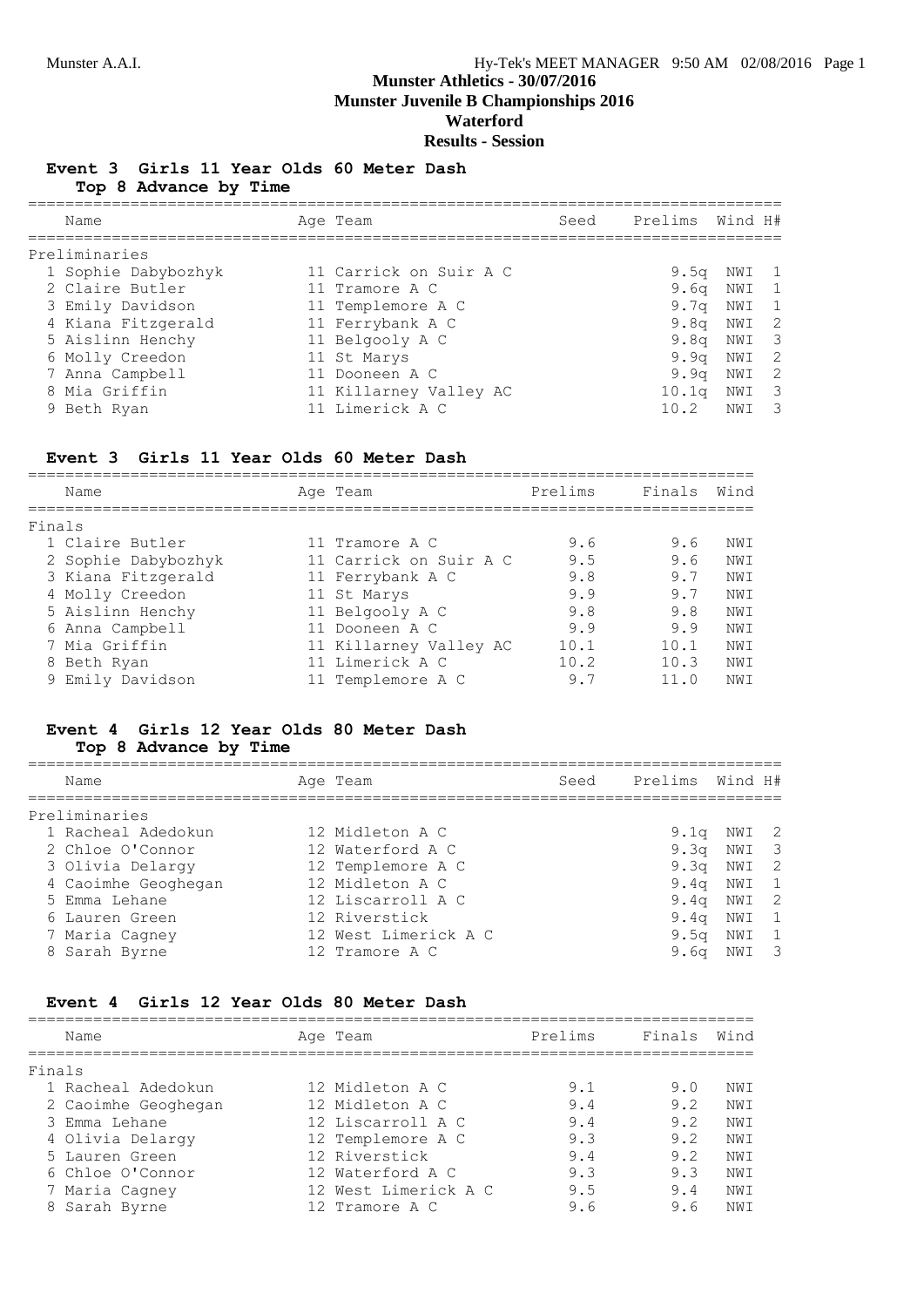**Munster Juvenile B Championships 2016**

# **Waterford**

**Results - Session**

#### **Event 5 Girls 13 Year Olds 80 Meter Dash Top 8 Advance by Time**

| Name                | Age Team            | Seed | Prelims Wind H#   |       |  |
|---------------------|---------------------|------|-------------------|-------|--|
| Preliminaries       |                     |      |                   |       |  |
| 1 Orna O'Reilly     | 13 Ferrybank A C    |      | 11.7q NWI 1       |       |  |
| 2 Faye Cullinane    | 13 Old Abbey A C    |      | 11.9q NWI 2       |       |  |
| 3 Aisling O'Reilly  | 13 Bandon A C       |      | $12.0q$ NWI $2$   |       |  |
| 4 Lilly O'Riordan   | 13 Carrig na bhFear |      | $12.0q$ NWI $2$   |       |  |
| 5 Rebecca Cullinane | 13 Old Abbey A C    |      | 12.1 <sub>q</sub> | NWI 1 |  |
| 6 Maria Campbell    | 13 Dooneen A C      |      | 12.1 <sub>q</sub> | NWI 2 |  |
| 7 Erin Joyce        | 13 Youghal A C      |      | $12.2q$ NWI 1     |       |  |
| 8 Annabella Buckley | 13 Finisk Valley AC |      | 12.3 <sub>q</sub> | NWI 1 |  |

#### **Event 5 Girls 13 Year Olds 80 Meter Dash**

| Name                | Age Team            | Prelims | Finals | Wind |
|---------------------|---------------------|---------|--------|------|
| Finals              |                     |         |        |      |
| 1 Orna O'Reilly     | 13 Ferrybank A C    | 11.7    | 11.7   | NW T |
| 2 Faye Cullinane    | 13 Old Abbey A C    | 11.9    | 11.8   | NWI  |
| 3 Rebecca Cullinane | 13 Old Abbey A C    | 12.1    | 11.9   | NWI  |
| 4 Aisling O'Reilly  | 13 Bandon A C       | 12.0    | 12.0   | NWI  |
| 5 Lilly O'Riordan   | 13 Carrig na bhFear | 12.0    | 12.0   | NWI  |
| 6 Maria Campbell    | 13 Dooneen A C      | 12.1    | 12.2   | NWI  |
| 7 Erin Joyce        | 13 Youghal A C      | 122     | 124    | NWI  |
| 8 Annabella Buckley | 13 Finisk Valley AC | 12.3    | 12.4   | NW T |
|                     |                     |         |        |      |

# **Event 6 Girls 14 Year Olds 80 Meter Dash**

# **Top 8 Advance by Time**

| Name                                        | Age Team               | Seed | Prelims           | Wind H# |                |
|---------------------------------------------|------------------------|------|-------------------|---------|----------------|
| Preliminaries                               |                        |      |                   |         |                |
| 1 Mary Butler                               | 14 Bandon A C          |      | 11.2q             | NWI 1   |                |
| 2 Paula Iqwe                                | 14 Ferrybank A C       |      | 11.2 <sub>q</sub> | NWI 1   |                |
| 3 Megan Keogh                               | 14 West Waterford A C  |      | 11.6q NWI 2       |         |                |
| 4 Áine Mulcahy                              | 14 Carrick on Suir A C |      | 11.7q NWI 2       |         |                |
| 5 Liath Lenihan                             | 14 Farranfore          |      | 11.9q NWI 2       |         |                |
| 6 Rachel Walsh                              | 14 Waterford A C       |      | $12.0q$ NWI $2$   |         |                |
| 7 Francesca Sorenseb Lewis 14 Old Abbey A C |                        |      | $12.2q$ NWI 2     |         |                |
| 7 Caoimhe White                             | 14 St Cronans A C      |      | 12.2q             | NWI     | $\overline{1}$ |
|                                             |                        |      |                   |         |                |

#### **Event 6 Girls 14 Year Olds 80 Meter Dash**

|        | Name                       | Age Team               | Prelims | Finals   | Wind |
|--------|----------------------------|------------------------|---------|----------|------|
| Finals |                            |                        |         |          |      |
|        | 1 Paula Iqwe               | 14 Ferrybank A C       | 11.2    | 11.3     | NW T |
|        | 2 Mary Butler              | 14 Bandon A C          | 11.2    | 11.4     | NWI  |
|        | 3 Megan Keogh              | 14 West Waterford A C  | 11.6    | 11.6     | NWI  |
|        | 4 Áine Mulcahy             | 14 Carrick on Suir A C | 11.7    | $11 \t7$ | NWI  |
|        | 5 Liath Lenihan            | 14 Farranfore          | 11.9    | 12.0     | NWI  |
|        | 6 Rachel Walsh             | 14 Waterford A C       | 12.0    | 12.2     | NWI  |
|        | 7 Caoimhe White            | 14 St Cronans A C      | 12.2    | 12.2     | NWI  |
|        | 8 Francesca Sorenseb Lewis | 14 Old Abbey A C       | 12.2    | 12.3     | NW T |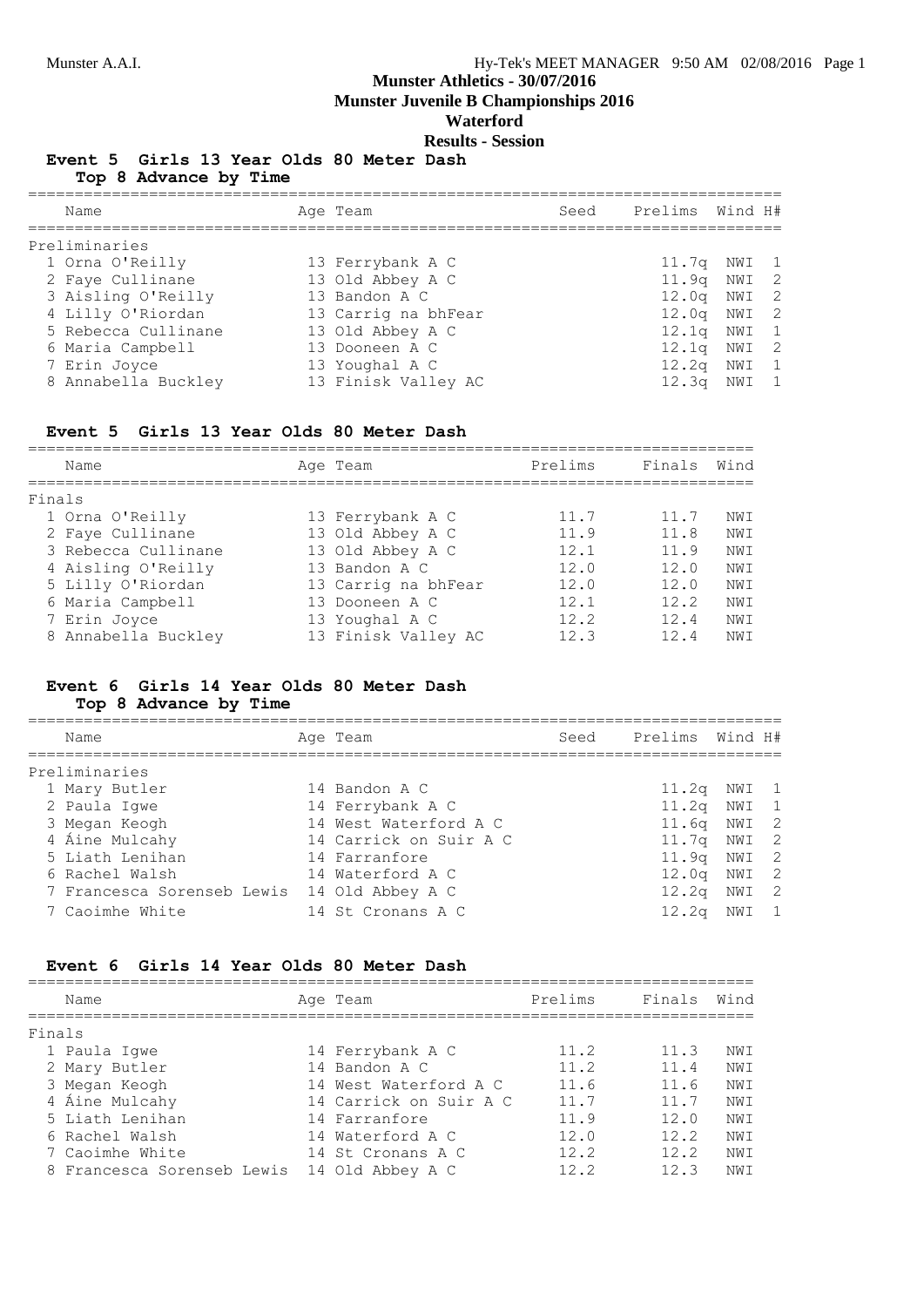**Munster Juvenile B Championships 2016**

# **Waterford**

**Results - Session**

#### **Event 7 Girls 15 Year Olds 100 Meter Dash**

**Top 8 Advance by Time**

| Name               | Age Team               | Seed | Prelims           | Wind H# |  |
|--------------------|------------------------|------|-------------------|---------|--|
| Preliminaries      |                        |      |                   |         |  |
| 1 Lia O'Brien      | 15 Midleton A C        |      | 13.6q NWI 2       |         |  |
| 2 Daisy McCarthy   | 15 Midleton A C        |      | $14.2q$ NWI 1     |         |  |
| 3 Ciara Sweeney    | 15 Midleton A C        |      | $14.2q$ NWI $1$   |         |  |
| 4 Erin DeBurca     | 15 Bandon A C          |      | $14.2q$ NWI $1$   |         |  |
| 5 Chantel Robinson | 15 Carrick on Suir A C |      | 14.6q NWI 1       |         |  |
| 6 Kira Ridgard     | 15 Tramore A C         |      | 15.2 <sub>q</sub> | NWI 2   |  |
| 7 Zainab Oqunmade  | 15 Ferrybank A C       |      | 15.4 <sub>q</sub> | NWI 2   |  |
| 8 Siofa Foley      | 15 Farranfore          |      | 15.7 <sub>q</sub> | NWI 2   |  |
|                    |                        |      |                   |         |  |

#### **Event 7 Girls 15 Year Olds 100 Meter Dash**

|        | Name               | Age Team               | Prelims | Finals | Wind            |
|--------|--------------------|------------------------|---------|--------|-----------------|
| Finals |                    |                        |         |        |                 |
|        | 1 Lia O'Brien      | 15 Midleton A C        | 13.6    | 13.4   | NWI             |
|        | 2 Daisy McCarthy   | 15 Midleton A C        | 14.2    | 14.1   | NWI             |
|        | 3 Erin DeBurca     | 15 Bandon A C          | 14.2    | 14.2   | NW T            |
|        | 3 Ciara Sweeney    | 15 Midleton A C        | 14.2    | 14.2   | NW <sub>T</sub> |
|        | 5 Chantel Robinson | 15 Carrick on Suir A C | 14.6    | 15.0   | NWI             |
|        | 6 Kira Ridgard     | 15 Tramore A C         | 15.2    | 15.2   | NWI             |
|        | 7 Zainab Ogunmade  | 15 Ferrybank A C       | 15.4    | 1.5.6  | NWI             |
|        | 8 Siofa Foley      | 15 Farranfore          | 15.7    | 15.8   | NW T            |

#### **Event 8 Girls 16 Year Olds 100 Meter Dash**

| Name                             | Age Team                            | Prelims | Finals Wind |              |
|----------------------------------|-------------------------------------|---------|-------------|--------------|
| 1 Kate Murphy                    | 13 Marian A C                       |         | 13 R<br>139 | NW T         |
| 2 Megan White<br>3 Ciara O'Keane | 16 St Cronans A C<br>16 Tramore A C |         | 15.2        | NW T<br>NW T |

#### **Event 9 Girls 10 Year Olds 500 Meter Run**

| Name               | Age Team               | Prelims | Finals |
|--------------------|------------------------|---------|--------|
| 1 Ciara Delaney    | 10 Skibbereen A C      |         | 1:38.7 |
| 2 Sophie Coughlan  | 10 Moycarkey C/Cro     |         | 1:41.3 |
| 3 Caoimhe Flannery | 10 Skibbereen A C      |         | 1:41.6 |
| 4 Rosie Gavan      | 10 Limerick A C        |         | 1:42.7 |
| 5 Rebecca Walsh    | 10 K. C. K. A C        |         | 1:48.3 |
| 6 Abilail O'Regan  | 10 Carrick on Suir A C |         | 1:49.3 |
| 7 Esther Olaove    | 10 Ennis Track A C     |         | 1:55.8 |
| 8 Holly Hayes      | 10 K. C. K. A C        |         | 2:05.6 |

#### **Event 10 Girls 11 Year Olds 600 Meter Run**

| Name             | Age Team            | Prelims | Finals |
|------------------|---------------------|---------|--------|
| 1 Aislinn Henchy | 11 Belgooly A C     |         | 2:01.2 |
| 2 Anna Campbell  | 11 Dooneen A C      |         | 2:03.6 |
| 3 Mia Casey      | 11 Ferrybank A C    |         | 2:05.3 |
| 4 Eabha Lynch    | 11 Ferrybank A C    |         | 2:06.2 |
| 5 Nicole Keane   | 11 Ennis Track A C  |         | 2:08.8 |
| 6 Eimear Griffin | 11 Finisk Valley AC |         | 2:09.1 |
| 7 Molly Creedon  | 11 St Marys         |         | 2:09.6 |
| 8 Zoe Conway     | 11 Belgooly A C     |         | 2:11.3 |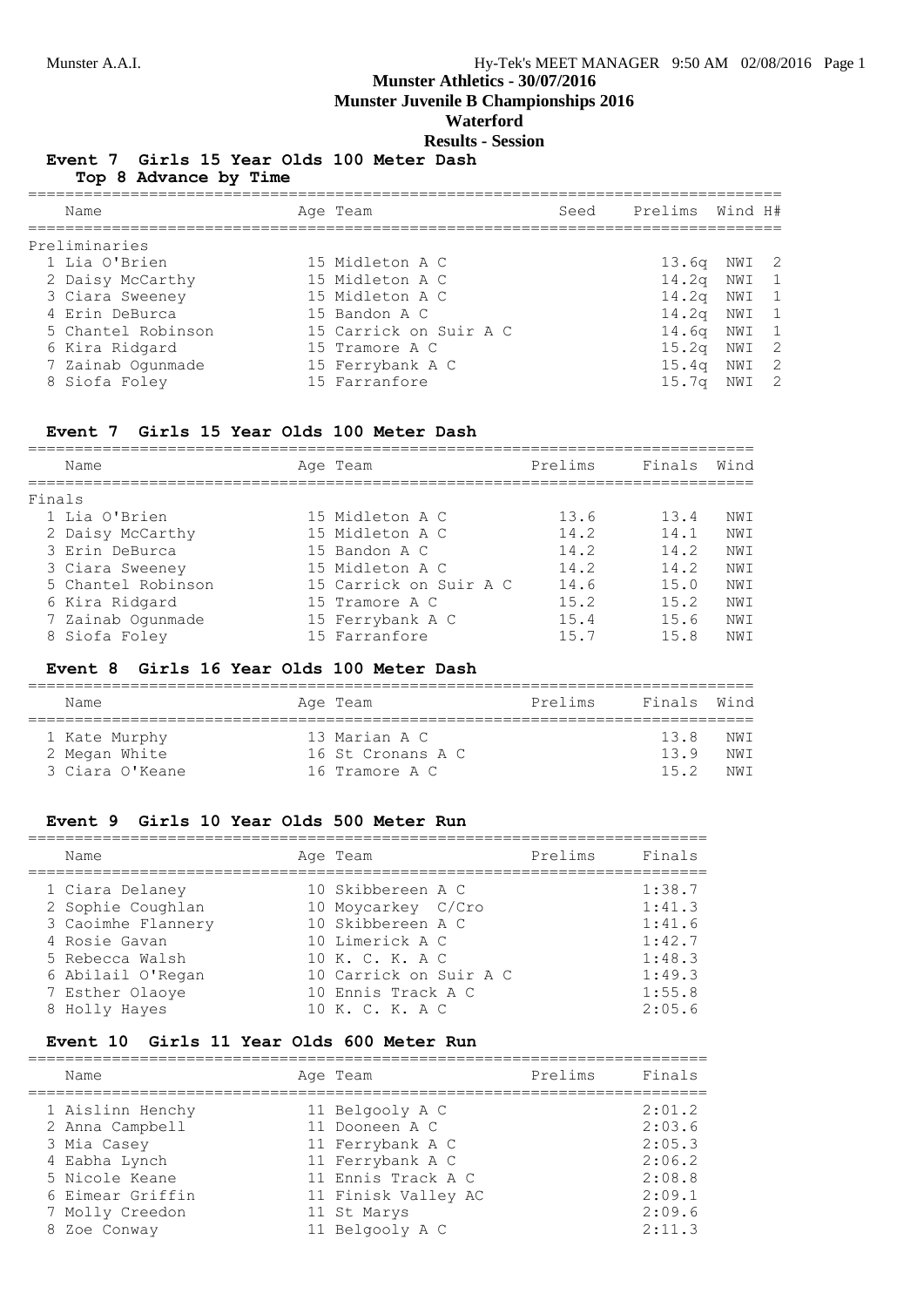**Munster Juvenile B Championships 2016**

# **Waterford**

|  | <b>Results - Session</b> |
|--|--------------------------|
|--|--------------------------|

| 9 Christine Percy     | 11 Nenagh Olympic A C | 2:12.2 |
|-----------------------|-----------------------|--------|
| 10 Grainne Moore      | 11 West Waterford A C | 2:12.5 |
| 11 Aisling McHugo     | 9 Limerick A C        | 2:19.0 |
| 12 Hannah McGrath     | 11 K. C. K. A C       | 2:24.7 |
| 13 Aisling O'Donovan  | 11 West Waterford A C | 2:27.9 |
| 14 Danielle O'Riordan | 11 Gneevequilla A C   | 2:31.6 |
| 15 Heather Culloty    | 11 Gneeveguilla A C   | 2:32.2 |
| 16 Elizabeth Healy    | 11 Gneeveguilla A C   | 2:38.2 |

# **Event 11 Girls 12 Year Olds 600 Meter Run**

| Name                   |  | Prelims                                                                                                                                                                                                                                                                                                                                                                 | Finals |
|------------------------|--|-------------------------------------------------------------------------------------------------------------------------------------------------------------------------------------------------------------------------------------------------------------------------------------------------------------------------------------------------------------------------|--------|
| 1 Maria Cagney         |  |                                                                                                                                                                                                                                                                                                                                                                         | 1:56.3 |
| 2 Avril Millerick      |  |                                                                                                                                                                                                                                                                                                                                                                         | 1:56.9 |
| 3 Nicole Buckley       |  |                                                                                                                                                                                                                                                                                                                                                                         | 1:57.0 |
| 4 Emma Lehane          |  |                                                                                                                                                                                                                                                                                                                                                                         | 1:57.1 |
| 5 Ally Cunningham      |  |                                                                                                                                                                                                                                                                                                                                                                         | 2:00.7 |
| 6 Heliise Loore Vahi   |  |                                                                                                                                                                                                                                                                                                                                                                         | 2:01.5 |
| 7 Chloe Carroll        |  |                                                                                                                                                                                                                                                                                                                                                                         | 2:01.9 |
| 8 Kate Ferncombe       |  |                                                                                                                                                                                                                                                                                                                                                                         | 2:06.0 |
| 9 Kelsey McCabe        |  |                                                                                                                                                                                                                                                                                                                                                                         | 2:06.8 |
| 10 Angelina Chizhikova |  |                                                                                                                                                                                                                                                                                                                                                                         | 2:07.7 |
| 11 Orla Ryan           |  |                                                                                                                                                                                                                                                                                                                                                                         | 2:08.3 |
| 12 Rebecca Kelleher    |  |                                                                                                                                                                                                                                                                                                                                                                         | 2:09.1 |
| 13 Rachel Mooney       |  |                                                                                                                                                                                                                                                                                                                                                                         | 2:10.7 |
| 14 Aisling Cannon      |  |                                                                                                                                                                                                                                                                                                                                                                         | 2:13.5 |
| 15 Ruby Carroll        |  |                                                                                                                                                                                                                                                                                                                                                                         | 2:15.0 |
| 16 Rachel Walsh        |  |                                                                                                                                                                                                                                                                                                                                                                         | 2:15.5 |
| 17 Sarah O'Regan       |  |                                                                                                                                                                                                                                                                                                                                                                         | 2:16.3 |
|                        |  | Age Team<br>12 West Limerick A C<br>12 Youghal A C<br>12 Riverstick<br>12 Liscarroll A C<br>12 West Waterford A C<br>12 Midleton A C<br>12 Templemore A C<br>12 Dundrum A C<br>12 Templemore A C<br>12 West Waterford A C<br>12 Dundrum A C<br>12 Carrig na bhFear<br>12 Tramore A C<br>12 Limerick A C<br>12 Clonmel A C<br>14 Waterford A C<br>12 Carrick on Suir A C |        |

# **Event 12 Girls 13 Year Olds 600 Meter Run**

| Name                                                                                   | Age Team                                                                                   | Prelims | Finals                                         |
|----------------------------------------------------------------------------------------|--------------------------------------------------------------------------------------------|---------|------------------------------------------------|
| 1 Maria Campbell<br>2 Erin Joyce<br>3 Aoife Redmond<br>4 Lorna Ryan<br>5 Orna O'Reilly | 13 Dooneen A C<br>13 Youghal A C<br>13 Ferrybank A C<br>13 Dundrum A C<br>13 Ferrybank A C |         | 1:52.3<br>1:53.5<br>1:56.9<br>1:57.5<br>2:00.4 |
| 6 Grace Carmody<br>7 Grace Cahill<br>8 Kate Keogh                                      | 13 Marian A C<br>13 An Riocht A C<br>13 West Waterford A C                                 |         | 2:00.5<br>2:03.8<br>2:12.6                     |

#### **Event 13 Girls 9 Year Olds 300 Meter Run**

| Name               | Age Team             | Prelims | Finals |
|--------------------|----------------------|---------|--------|
| 1 Lucy Nugent      | 9 Finisk Valley AC   |         | 57.2   |
| 2 Sarah Gaffney    | 9 West Waterford A C |         | 57.8   |
| 3 Lauren Finnegan  | 9 Liscarroll A C     |         | 58.1   |
| 4 Rebecca Kavanagh | 9 Templemore A C     |         | 58.1   |
| 5 Rosie Hickey     | 9 Limerick A C       |         | 58.5   |
| 6 Sium Mernin      | 9 Finisk Valley AC   |         | 59.5   |
| 7 Roisin Ferncombe | 9 Dundrum A C        |         | 1:02.8 |
| 8 Aoibhe McGrath   | 9 K. C. K. A C       |         | 1:03.5 |
| 9 Grainne Collins  | 9 Tramore A C        |         | 1:04.0 |
| 10 Aoife O'Donovan | 9 West Waterford A C |         | 1:04.1 |
| 11 Katie Fennell   | 9 West Waterford A C |         | 1:04.7 |
| 12 Evie Ouinn      | 9 Tulla A C          |         | 1:04.7 |
| 13 Abi Walsh       | 9 K. C. K. A C       |         | 1:06.5 |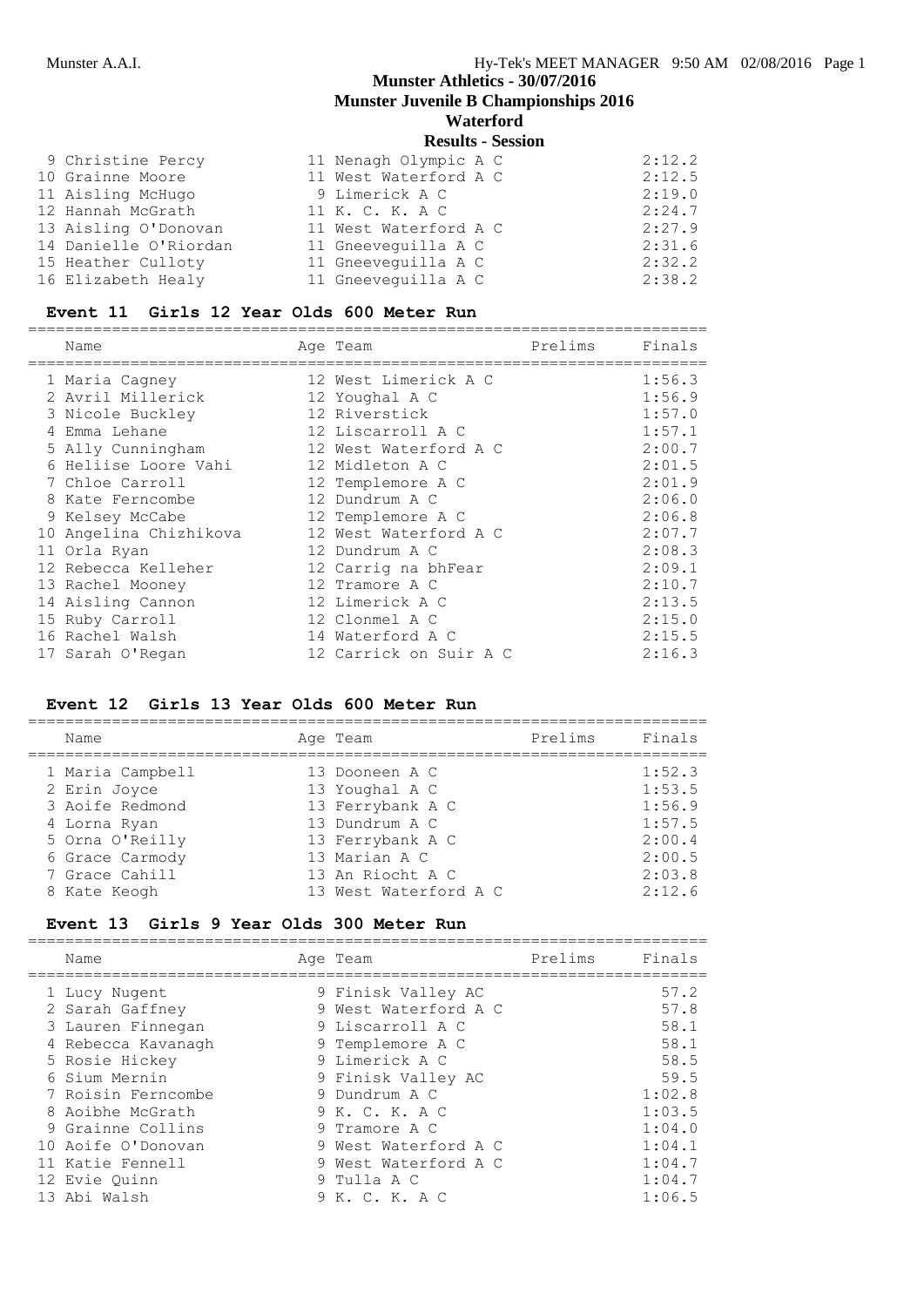**Munster Juvenile B Championships 2016**

# **Waterford**

**Results - Session**

# **Event 14 Girls 14 Year Olds 800 Meter Run**

**Top 8 Advance by Time**

| Name                | Age Team             | Seed | Prelims |
|---------------------|----------------------|------|---------|
| Preliminaries       |                      |      |         |
| 1 Chloe Brosnahan   | 14 West Limerick A C |      | 2:37.2q |
| 2 Aoife Kerins      | 14 An Riocht A C     |      | 2:38.0q |
| 3 Helene Marie Vahi | 14 Midleton A C      |      | 2:39.9q |
| 4 Caoimhe Ridgard   | 14 Tramore A C       |      | 2:44.8q |
| 5 Rachel Walsh      | 14 Waterford A C     |      | 2:49.0q |
| 6 Helene Barry      | 14 K. C. K. A C      |      | 2:49.1q |

#### **Event 15 Girls 15 Year Olds 800 Meter Run Top 8 Advance by Time**

| Name                 | Age Team         | Seed | Prelims |
|----------------------|------------------|------|---------|
| 1 Olivia Tuthill     | 15 Bandon A C    |      | 2:31.5q |
| 2 Mary O'Connell     | 15 An Riocht A C |      | 2:33.9q |
| 3 Kerry Barrett      | 15 Youghal A C   |      | 2:36.4q |
| 4 Rachel Hartigan    | 15 Marian A C    |      | 2:44.6q |
| 5 Rose Marie Buckley | 12 Riverstick    |      | 2:48.8q |
| 6 Andrea O'Carroll   | 15 Dooneen A C   |      | 2:51.8q |
| 7 Makayla Ryan Wade  | 15 Limerick A C  |      | 3:11.4q |

# **Event 16 Girls 16 Year Olds 800 Meter Run**

# **Top 8 Advance by Time**

| Name               | Age Team              | Seed | Prelims |
|--------------------|-----------------------|------|---------|
| 1 Clodagh O'Connor | 16 An Riocht A C      |      | 2:44.5q |
| 2 Dani Cunningham  | 16 West Waterford A C |      | 2:46.7q |
| 3 Anna Scanlon     | 16 An Riocht A C      |      | 2:50.2q |

#### **Event 17 Boys 9 Year Olds Long Jump**

|        | Name                 | Age Team              | Seed | Finals | Wind |
|--------|----------------------|-----------------------|------|--------|------|
| Finals |                      |                       |      |        |      |
|        | 1 Fred Perry         | 9 Clonmel A C         |      | 2.97m  | NWI  |
|        | 1 Johnny Lynch       | 9 Limerick A C        |      | 2.97m  | NWI  |
|        | 3 Sam Croke          | 9 Carrick on Suir A C |      | 2.86m  | NWI  |
|        | 4 Daibheid O'Regan   | 9 An Riocht A C       |      | 2.83m  | NWI  |
|        | 5 Adhvaith Divakaran | 9 Clonmel A C         |      | 2.77m  | NWI  |
|        | 6 Colin Sheehan      | 9 Liscarroll A C      |      | 2.75m  | NWI  |
|        | 7 David O'Farrell    | 9 Blackwater AC       |      | 2.65m  | NWI  |
|        | 7 Hugo Quann         | 9 Blackwater AC       |      | 2.65m  | NWI  |
|        | 9 Tom Worrall        | 9 Ballymore Cobh A C  |      | 2.63m  | NWI  |
|        | 10 Sam Blake         | 9 West Waterford A C  |      | 2.61m  | NWI  |
|        | 11 Cole Fitzgerald   | 9 Blackwater AC       |      | 2.29m  | NWI  |

# **Event 18 Boys 10 Year Olds Long Jump**

| Name             | Age Team               | Seed | Finals | Wind |
|------------------|------------------------|------|--------|------|
| 1 Max Bailey     | 10 Skibbereen A C      |      | 3.61m  | NWI  |
| 2 Joshua Simpson | 10 Carrick on Suir A C |      | 3.59m  | NWI  |
| 3 Killian Whelan | 10 Clonmel A C         |      | 3.53m  | NWI  |
| 4 Zak O'Sullivan | 10 Tramore A C         |      | 3.44m  | NWI  |
| 5 Jack Carroll   | 10 Templemore A C      |      | 3.43m  | NWI  |
| 6 Luca Mahoney   | 10 Ferrybank A C       |      | 3.40m  | NWI  |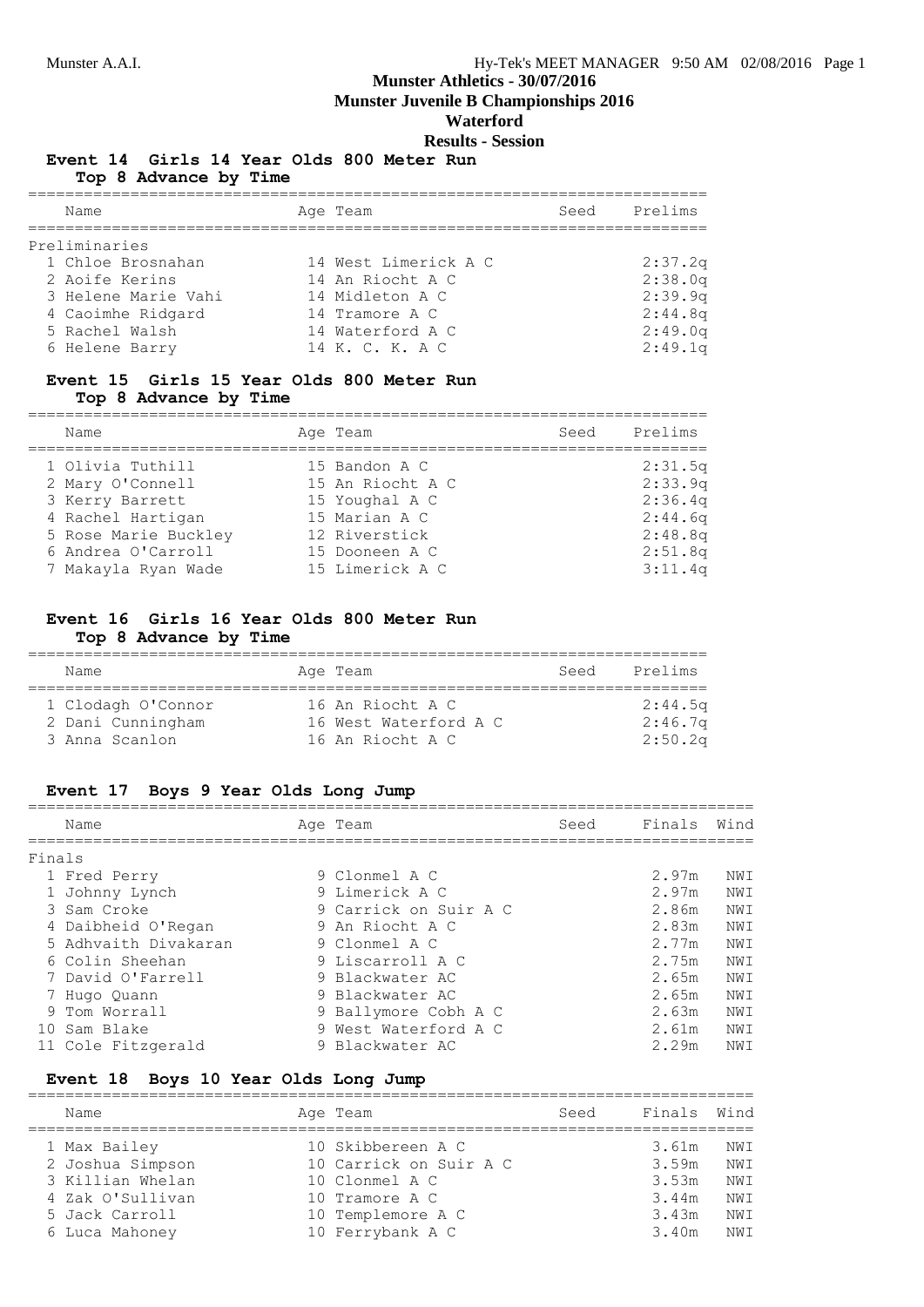# **Munster Athletics - 30/07/2016 Munster Juvenile B Championships 2016**

# **Waterford**

**Results - Session**

| 7 Ronan O'Tool       | 10 Tramore A C        | 3.31m | NWI |
|----------------------|-----------------------|-------|-----|
| 8 Paddy McCarthy     | 10 West Waterford A C | 3.30m | NWI |
| 9 Tagh Corcoran      | 10 Waterford A C      | 3.21m | NWI |
| 10 Ollie Tierney     | 10 Limerick A C       | 3.19m | NWI |
| 11 Aaron Dunford     | 10 Templemore A C     | 3.13m | NWI |
| 12 Matthew Downey    | 10 Clonmel A C        | 3.11m | NWI |
| 13 Nicky Fitzpatrick | 10 West Waterford A C | 3.06m | NWI |
| 14 Jamie Golden      | 10 Ferrybank A C      | 3.00m | NWI |
| 15 Oisin Hannigan    | 10 Blackwater AC      | 2.98m | NWI |
| 15 Jack O'Connor     | 10 Clonmel A C        | 2.98m | NWI |
| 17 Roy Doran         | 10 Templemore A C     | 2.88m | NWI |
| 18 Ben Phillips      | 10 Clonmel A C        | 2.83m | NWI |
| 19 Jack Warring      | 10 Ferrybank A C      | 2.18m | NWI |

# **Event 19 Boys 11 Year Olds Long Jump**

| Name                 | Age Team               | Seed | Finals | Wind |
|----------------------|------------------------|------|--------|------|
| 1 Jason O'Reilly     | 11 Killarney Valley AC |      | 3.68m  | NWI  |
| 1 Jack Bourke        | 11 Carrick on Suir A C |      | 3.68m  | NWI  |
| 3 Corey Scanlon      | 11 Finisk Valley AC    |      | 3.55m  | NWI  |
| 4 Adam Murphy        | 11 West Limerick A C   |      | 3.53m  | NWI  |
| 5 Ryan McCarthy      | 11 Riverstick          |      | 3.52m  | NWI  |
| 6 Bobby O'Riordan    | 11 Carrig na bhFear    |      | 3.43m  | NWI  |
| 7 Joe Richards       | 11 Tramore A C         |      | 3.38m  | NWI  |
| 8 Eoin Ryan          | 11 Ennis Track A C     |      | 3.19m  | NWI  |
| 9 Eoghan Lattimore   | 11 West Waterford A C  |      | 3.14m  | NWI  |
| 10 Michael Brosnahan | 11 West Limerick A C   |      | 3.11m  | NWI  |
| 11 Stephen Tobin     | 11 Bandon A C          |      | 3.10m  | NWI  |
| 12 Harry O'Keeffe    | 11 Clonmel A C         |      | 2.98m  | NWI  |
| 13 Stephen Sheehan   | 11 Liscarroll A C      |      | 2.90m  | NWI  |
| 14 Oisin O'Regan     | 11 An Riocht A C       |      | 2.87m  | NWI  |
| 15 Cianan Power      | 11 Clonmel A C         |      | 2.83m  | NWI  |
| 16 Darragh O'Regan   | 11 West Waterford A C  |      | 2.76m  | NWI  |
|                      |                        |      |        |      |

# **Event 20 Boys 12 Year Olds Long Jump**

|   | Name                | Age Team               | Seed | Finals | Wind |
|---|---------------------|------------------------|------|--------|------|
|   | 1 Graham Dooley     | 12 Templemore A C      |      | 4.15m  | NWI  |
|   | 1 Killian Bergin    | 12 Templemore A C      |      | 4.15m  | NWI  |
|   | 3 David Iqwe        | 12 Ferrybank A C       |      | 4.14m  | NWI  |
|   | Dara Kennedy        | 12 Newport A C         |      | 4.13m  | NWI  |
|   | 5 Samuel Olaoye     | 12 Ennis Track A C     |      | 4.08m  | NWI  |
| 6 | Tom Halley          | 12 Tramore A C         |      | 4.04m  | NWI  |
|   | 7 Cian Walsh        | 12 Bandon A C          |      | 4.03m  | NWI  |
|   | 8 Odhran McGrath    | 12 Clonmel A C         |      | 3.90m  | NWI  |
|   | 9 Dylan Carroll     | 12 Templemore A C      |      | 3.75m  | NWI  |
|   | 10 Pauric Walsh     | 12 Carrick on Suir A C |      | 3.66m  | NWI  |
|   | 11 Geoff Buckley    | 12 Tramore A C         |      | 3.62m  | NWI  |
|   | 12 Patrick Fennessy | 12 Blackwater AC       |      | 3.57m  | NWI  |
|   | 13 Ben Kiely        | 12 Tramore A C         |      | 3.50m  | NWI  |
|   | 14 Colm Barry       | 12 K. C. K. A C        |      | 3.21m  | NWI  |
|   | 15 Ronan Mansfield  | 12 West Waterford A C  |      | 3.05m  | NWI  |
|   | -- Conor O'Loughlin | 12 Clonmel A C         |      | FOUL   |      |
|   |                     |                        |      |        |      |

# **Event 21 Boys 13 Year Olds Long Jump**

| Name           | Age Team              | Seed | Finals Wind |      |
|----------------|-----------------------|------|-------------|------|
|                |                       |      |             |      |
| 1 Jack O'Neill | 13 Skibbereen A C     |      | 4.29m       | NW T |
| 2 Ahmad Bello  | 13 Ferrybank A C      |      | 4.22m       | NWI  |
| 3 Colin Ryan   | 13 Ennis Track A C    |      | 4.13m       | NW T |
| 4 Jack Warrall | 13 Ballymore Cobh A C |      | 4.10m       | NW T |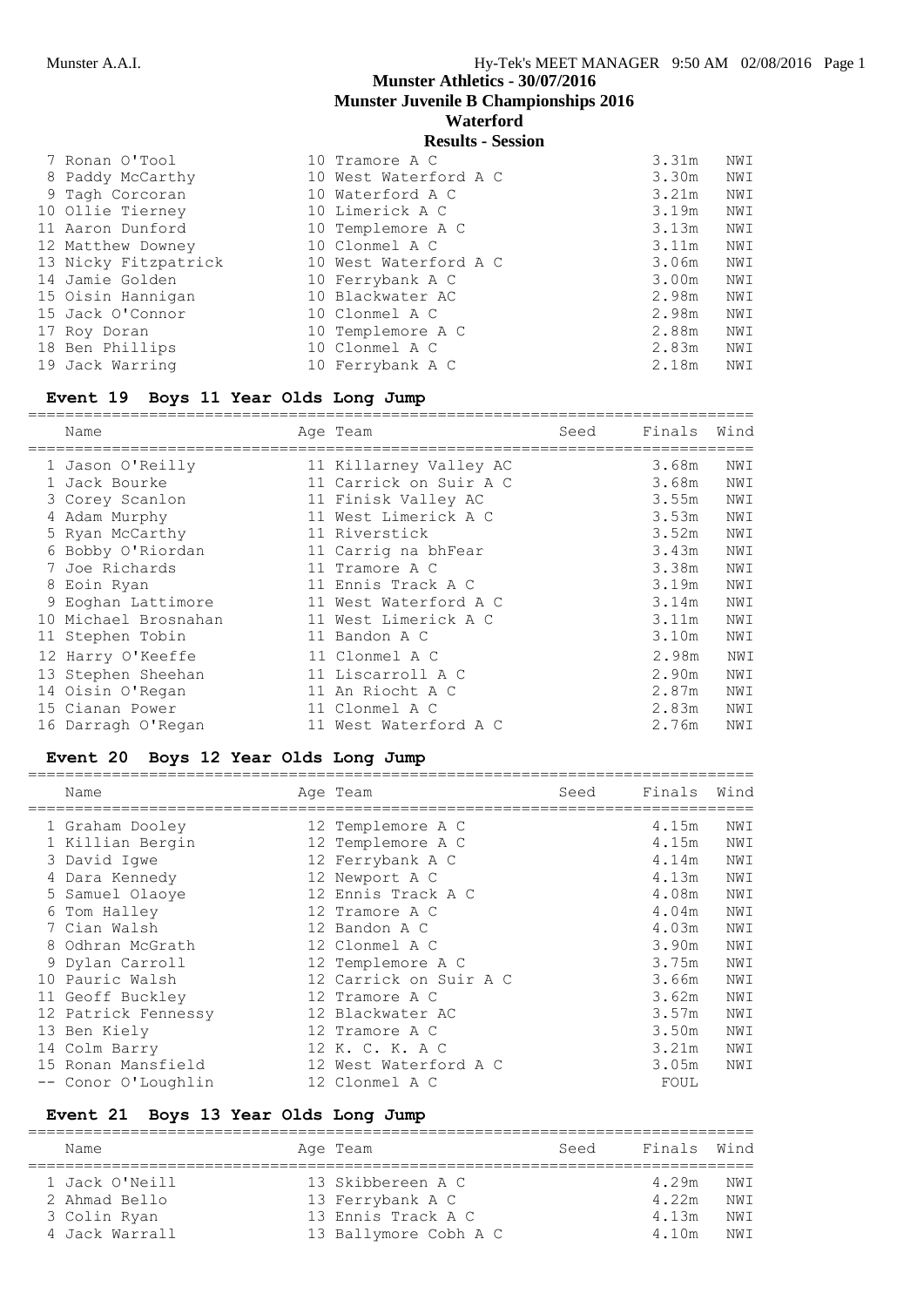=========================================================================

# **Munster Athletics - 30/07/2016**

**Munster Juvenile B Championships 2016**

# **Waterford**

|                  | <b>Results - Session</b> |       |     |
|------------------|--------------------------|-------|-----|
| 5 Conor Davidson | 13 West Waterford A C    | 4.06m | NWI |
| 6 Eoin O'Reilly  | 13 Killarney Valley AC   | 3.55m | NWI |
| 7 Conor Fennell  | 13 West Waterford A C    | 3.17m | NWI |

# **Event 22 Boys 14 Year Olds Long Jump**

| Name              | Age Team          | Seed | Finals | Wind |
|-------------------|-------------------|------|--------|------|
| 1 Mark Carroll    | 14 Templemore A C |      | 4.99m  | NWI  |
| 2 Ciaran McCarthy | 14 Bandon A C     |      | 4.30m  | NWI  |
| 3 Johnny Deasy    | 14 Belgooly A C   |      | 3.98m  | NWI  |
| 4 David McCarthy  | 14 Riverstick     |      | 3.90m  | NW T |

#### **Event 23 Boys 15 Year Olds Long Jump**

| Name                                 | Age Team                      | Seed | Finals Wind    |              |
|--------------------------------------|-------------------------------|------|----------------|--------------|
| 1 Dylan McLaughlin<br>2 Liam Crowley | 15 Moyne A C<br>15 Bandon A C |      | 4.86m<br>4.65m | NW T<br>NW T |
| 3 Jordan Collins                     | 15 Templemore A C             |      | 4.45m          | NW T         |

# **Event 24 Boys 16 Year Olds Long Jump**

| Name            | Age Team         | Seed | Finals Wind |     |
|-----------------|------------------|------|-------------|-----|
| 1 Wojtek Spura  | 16 Tramore A C   |      | 5.07m       | NWI |
| 2 Sean Burke    | 16 Moyne A C     |      | 4.65m       | NWI |
| 3 Brayan Colas  | 16 Waterford A C |      | 4.17m       | NWI |
| 4 Philip Halton | 16 Belgooly A C  |      | 4.05m       | NWI |

#### **Event 25 Boys 9 Year Olds Javelin Throw Turbo**

| Name              | Age Team          | Seed | Finals |
|-------------------|-------------------|------|--------|
| 1 Thomas Williams | 9 Ennis Track A C |      | 14.17m |
| 2 Colin Sheehan   | 9 Liscarroll A C  |      | 11.95m |
| 3 Peter Power     | 9 K. C. K. A C    |      | 9.15m  |
| 4 Cole Fitzgerald | 9 Blackwater AC   |      | 5 79m  |

#### **Event 26 Boys 10 Year Olds Javelin Throw Turbo**

| Name            | Age Team         | Seed | Finals |
|-----------------|------------------|------|--------|
| 1 Aaron Halton  | 10 Belgooly A C  |      | 12.78m |
| 2 Louis Carroll | 10 Clonmel A C   |      | 11.17m |
| 3 Luca Mahoney  | 10 Ferrybank A C |      | 9.52m  |
| 4 Jack Warring  | 10 Ferrybank A C |      | 8.06m  |
| 5 Neil Reidy    | 10 An Riocht A C |      | 6.69m  |

#### **Event 27 Boys 11 Year Olds Javelin Throw Turbo**

| Name              | Age Team               | Seed | Finals |
|-------------------|------------------------|------|--------|
| 1 Timmy Colbert   | 11 West Limerick A C   |      | 23.69m |
| 2 Stephen Sheehan | 11 Liscarroll A C      |      | 20.41m |
| 3 Diarmuid Power  | 11 West Waterford A C  |      | 19.41m |
| 4 Cormac Burke    | 11 Moyne A C           |      | 19.14m |
| 5 Bobby O'Riordan | 11 Carrig na bhFear    |      | 16.15m |
| 6 Kieran Proven   | 11 Clonmel A C         |      | 11.65m |
| 7 Cian Russell    | 11 Killarney Valley AC |      | 11.59m |
| 8 Daniel Coonan   | 11 West Waterford A C  |      | 9.80m  |
| -- Shane Ahearne  | 11 Clonmel A C         |      | FOUL.  |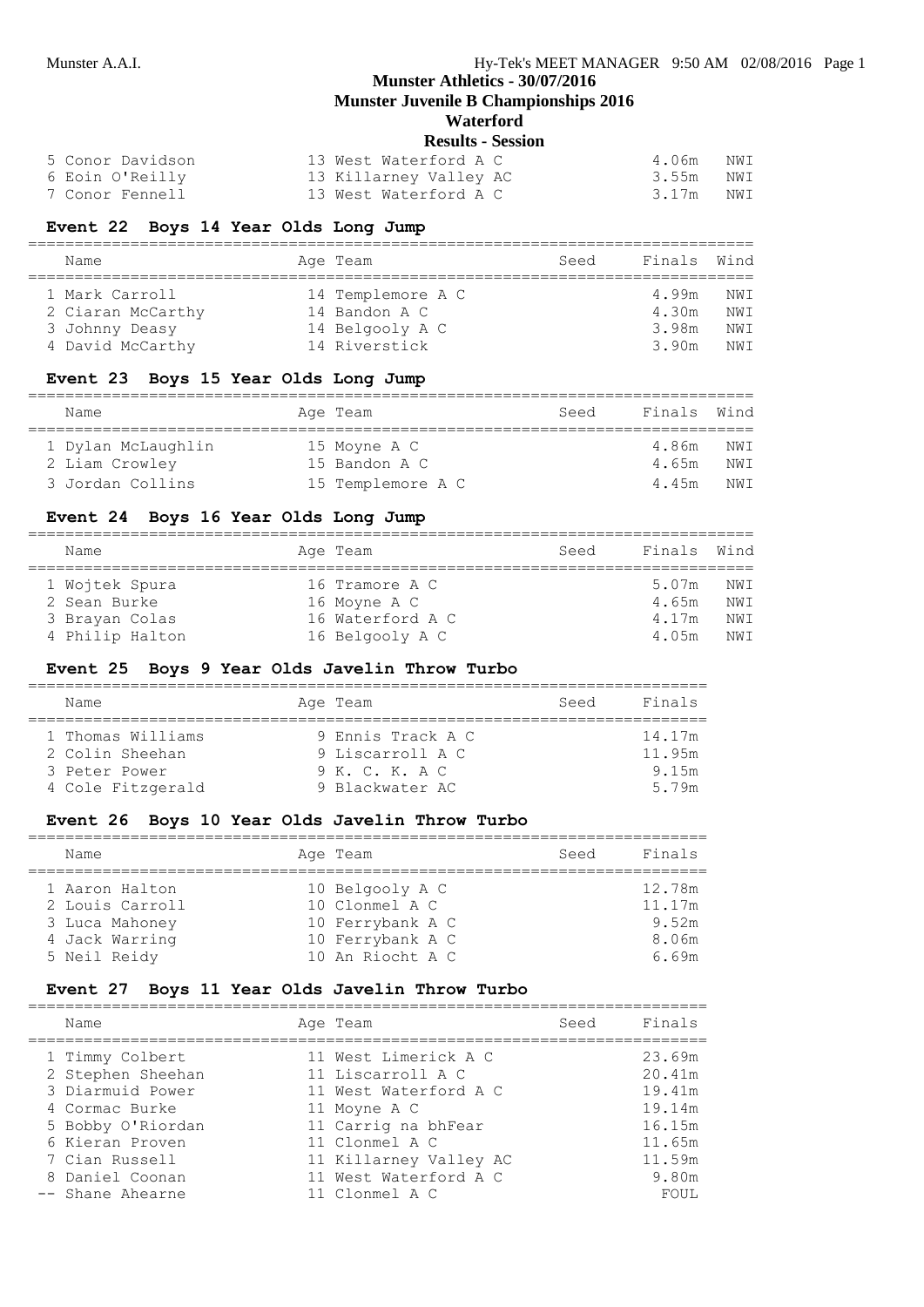# **Munster Athletics - 30/07/2016 Munster Juvenile B Championships 2016 Waterford**

# **Results - Session**

# **Event 28 Boys 12 Year Olds Shot Put**

| Name                     | Age Team              | Seed | Finals |
|--------------------------|-----------------------|------|--------|
| 1 Tom Halley             | 12 Tramore A C        |      | 8.48m  |
| 2 Jamie Coonan           | 12 West Waterford A C |      | 7.64m  |
| 3 Cian Walsh             | 12 Bandon A C         |      | 7.59m  |
| 4 Paudie Barry           | 12 K. C. K. A C       |      | 7.30m  |
| 5 Shane Power            | 12 K. C. K. A C       |      | 6.57m  |
| 6 Dylan Scannell Fleming | 12 Gneeveguilla A C   |      | 6.37m  |

# **Event 29 Boys 13 Year Olds Shot Put**

| Name          | Age Team       | Seed | Finals |
|---------------|----------------|------|--------|
| 1 Jeff Hallev | 13 Tramore A C |      | 6 80m  |

#### **Event 30 Boys 14 Year Olds Shot Put**

| Name                                  | Age Team                             | Seed | Finals        |
|---------------------------------------|--------------------------------------|------|---------------|
| 1 Brian McNamara<br>2 Ciaran McCarthy | 14 Kilmurry Ibc/N C<br>14 Bandon A C |      | 8 92m<br>695m |

# **Event 31 Boys 15 Year Olds Shot Put**

| Name         | Aqe Team            | Seed | Finals |
|--------------|---------------------|------|--------|
| 1 Rory Kiely | 15 Finisk Valley AC |      | 9.35m  |

# **Event 32 Boys 16 Year Olds Shot Put**

| Name            | Age Team        | Seed Finals |
|-----------------|-----------------|-------------|
| 1 Philip Halton | 16 Belgooly A C | 8.59m       |

#### **Event 33 Boys 12 Year Olds High Jump**

| Name                            | Age Team                               | Seed | Finals         |
|---------------------------------|----------------------------------------|------|----------------|
| 1 Timmy Wilk<br>2 Dara McCarthy | 12 Ballymore Cobh A C<br>12 Bandon A C |      | 1.35m<br>1.25m |
| 3 Killian Bergin                | 12 Templemore A C                      |      | 1.20m          |
| 4 Graham Dooley                 | 12 Templemore A C                      |      | 1.15m          |
| 4 Mark Shanahan                 | 12 Tramore A C                         |      | 1.15m          |

# **Event 34 Boys 13 Year Olds High Jump**

| Name                                                                | Age Team                                                                       | Seed | Finals                            |
|---------------------------------------------------------------------|--------------------------------------------------------------------------------|------|-----------------------------------|
| 1 Jeff Halley<br>2 Sam Griffin<br>3 Cian O'Boyle<br>4 Mark Davidson | 13 Tramore A C<br>13 Killarney Valley AC<br>13 Marian A C<br>13 Templemore A C |      | 1.36m<br>1.33m<br>1.25m<br>J1.25m |

#### **Event 35 Boys 14 Year Olds High Jump**

| Name                   | Age Team            | Seed | Finals |
|------------------------|---------------------|------|--------|
| 1 Sean Pollmann-Daamen | 14 An Riocht A C    |      | 1.49m  |
| 2 Tim Pollmann-Daamen  | 14 An Riocht A C    |      | 1.40m  |
| 3 Johnny Deasy         | 14 Belgooly A C     |      | 1.35m  |
| 4 Brian McNamara       | 14 Kilmurry Ibc/N C |      | 1.20m  |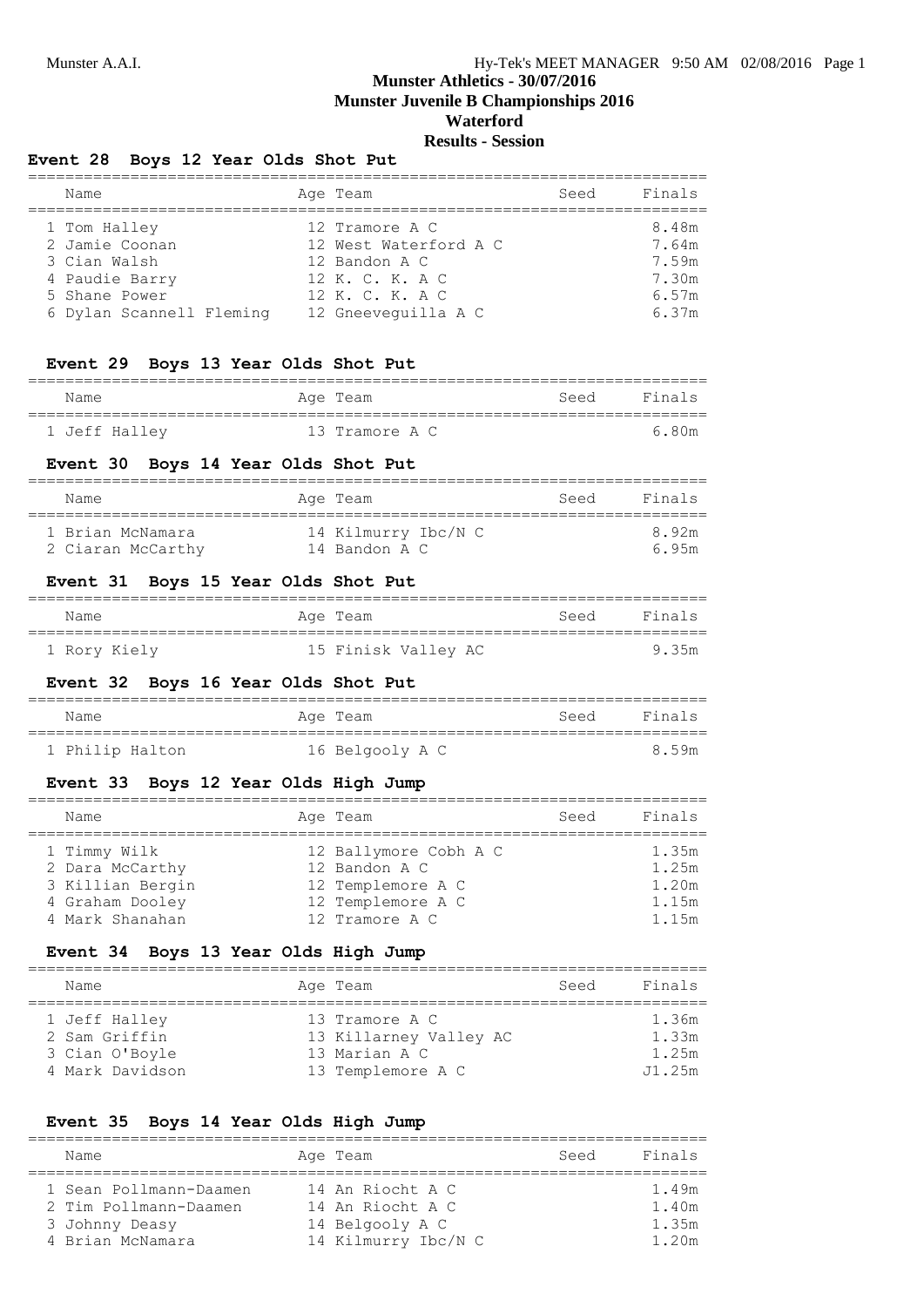# **Munster Athletics - 30/07/2016 Munster Juvenile B Championships 2016 Waterford Results - Session**

# **Event 38 Boys 9 Year Olds 60 Meter Dash**

| Name                 | Age Team        | Prelims | Finals | Wind |
|----------------------|-----------------|---------|--------|------|
| Finals               |                 |         |        |      |
| 1 Ronan O'Hora       | 9 K. C. K. A C  |         | 10.5   | NWI  |
| 2 David O'Farrell    | 9 Blackwater AC |         | 10.9   | NW T |
| 3 Peter Power        | 9 K. C. K. A C  |         | 11.1   | NW T |
| 4 Adhvaith Divakaran | 9 Clonmel A C   |         | 11.2   | NWI  |
| 5 Hugo Quann         | 9 Blackwater AC |         | 11.3   | NW T |
| 6 Darragh O'Gorman   | 9 Clonmel A C   |         | 12.0   | NW T |
| 7 Barry Cunningham   | 9 K. C. K. A C  |         | 124    | NW T |
|                      |                 |         |        |      |

# **Event 39 Boys 10 Year Olds 60 Meter Dash**

**Top 8 Advance by Time**

| Name                | Age Team              | Seed | Prelims Wind H#  |              |                          |
|---------------------|-----------------------|------|------------------|--------------|--------------------------|
| Preliminaries       |                       |      |                  |              |                          |
| 1 Donagh O'Sullivan | 10 Iveragh A C        |      | 9.7a             | NWI 2        |                          |
| 2 Killian Whelan    | 10 Clonmel A C        |      |                  | $9.8q$ NWI 2 |                          |
| 3 Fodilulah Bello   | 10 Ferrybank A C      |      | 9.8 <sub>q</sub> | NWI          | $\overline{2}$           |
| 4 David Gaffney     | 10 West Waterford A C |      | 9.9q             | NWI 1        |                          |
| 5 Jack Carroll      | 10 Templemore A C     |      | 9.9q             | NWI 3        |                          |
| 6 Max Bailey        | 10 Skibbereen A C     |      | 10.0q            | NWI          | $\overline{\phantom{a}}$ |
| 7 Nathan Power      | 10 Tramore A C        |      | 10.1q            | NWI          | $\overline{\phantom{a}}$ |
| 8 Darren Moroney    | 10 St Cronans A C     |      | 10.1q            | NWI          | $\mathbf{1}$             |
| 9 Aaron Halton      | 10 Belgooly A C       |      | 10.4             | NWI          |                          |

# **Event 39 Boys 10 Year Olds 60 Meter Dash**

|        | Name                | Age Team              | Prelims | Finals | Wind |
|--------|---------------------|-----------------------|---------|--------|------|
| Finals |                     |                       |         |        |      |
|        | 1 Fodilulah Bello   | 10 Ferrybank A C      | 9.8     | 9.5    | NWI  |
|        | 2 David Gaffney     | 10 West Waterford A C | 9.9     | 9.6    | NW T |
|        | 3 Jack Carroll      | 10 Templemore A C     | 9.9     | 9.6    | NW T |
|        | 4 Donagh O'Sullivan | 10 Iveragh A C        | 9.7     | 9.7    | NW T |
|        | 5 Max Bailey        | 10 Skibbereen A C     | 10.0    | 9.7    | NW T |
|        | 6 Killian Whelan    | 10 Clonmel A C        | 9.8     | 9.8    | NWI  |
|        | 7 Nathan Power      | 10 Tramore A C        | 10.1    | 9.9    | NWI  |
|        | 8 Darren Moroney    | 10 St Cronans A C     | 10.1    | 9.9    | NWI  |
|        | 9 Aaron Halton      | 10 Belgooly A C       | 10.4    | 10.1   | NWI  |

#### **Event 40 Boys 11 Year Olds 60 Meter Dash Top 8 Advance by Time**

| Name               | Age Team               | Seed | Prelims Wind H#  |                |  |
|--------------------|------------------------|------|------------------|----------------|--|
| Preliminaries      |                        |      |                  |                |  |
| 1 Jack Bourke      | 11 Carrick on Suir A C |      | 9.3q             | NWI 1          |  |
| 2 Ethan O'Driscoll | 11 Youghal A C         |      |                  | $9.4q$ NWI 2   |  |
| 3 Ian Holmes       | 11 West Waterford A C  |      |                  | $9.6q$ NWI $1$ |  |
| 4 Cian Lenane      | 11 Blarney Inniscar    |      |                  | $9.6q$ NWI 2   |  |
| 4 Cian Russell     | 11 Killarney Valley AC |      |                  | $9.6q$ NWI $1$ |  |
| 6 Stephen Tobin    | 11 Bandon A C          |      |                  | $9.6q$ NWI 1   |  |
| 7 Adam Murphy      | 11 West Limerick A C   |      | 9.7q             | NWI 2          |  |
| 8 Oisin O'Regan    | 11 An Riocht A C       |      | 9.8 <sub>q</sub> | NWI 2          |  |
|                    |                        |      |                  |                |  |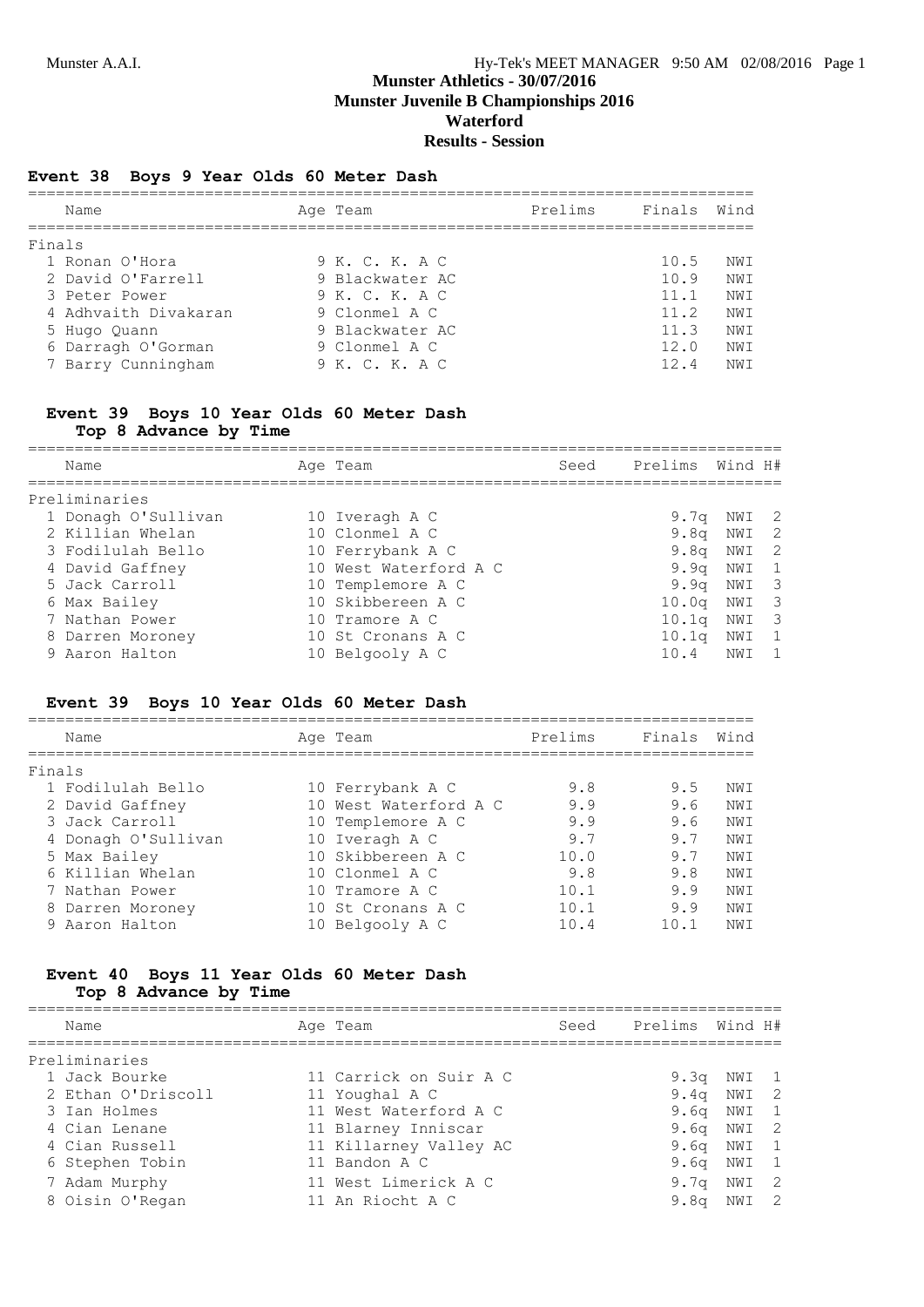**Munster Juvenile B Championships 2016**

# **Waterford**

**Results - Session**

#### **Event 40 Boys 11 Year Olds 60 Meter Dash**

|        | Name               | Age Team               | Prelims | Finals Wind |     |
|--------|--------------------|------------------------|---------|-------------|-----|
| Finals |                    |                        |         |             |     |
|        | 1 Jack Bourke      | 11 Carrick on Suir A C | 9.3     | 9.3         | NWI |
|        | 2 Ethan O'Driscoll | 11 Youghal A C         | 9.4     | 9.4         | NWI |
|        | 3 Ian Holmes       | 11 West Waterford A C  | 9.6     | 9.4         | NWI |
|        | 4 Cian Lenane      | 11 Blarney Inniscar    | 9.6     | 9.5         | NWI |
|        | 5 Stephen Tobin    | 11 Bandon A C          | 9.6     | 9.6         | NWI |
|        | 6 Cian Russell     | 11 Killarney Valley AC | 9.6     | 9.6         | NWI |
|        | 7 Adam Murphy      | 11 West Limerick A C   | 9.7     | 9.8         | NWI |
|        | 8 Oisin O'Regan    | 11 An Riocht A C       | 9.8     | 9.9         | NWI |
|        |                    |                        |         |             |     |

# **Event 41 Boys 12 Year Olds 80 Meter Dash**

| Name               | Age Team              | Prelims | Finals | Wind |
|--------------------|-----------------------|---------|--------|------|
| 1 Timmy Wilk       | 12 Ballymore Cobh A C |         | 8.9    | NW T |
| 2 David Iqwe       | 12 Ferrybank A C      |         | 9.2    | NWI  |
| 3 Samuel Olaove    | 12 Ennis Track A C    |         | 9.2    | NWI  |
| 4 Dylan Carroll    | 12 Templemore A C     |         | 9.4    | NWI  |
| 5 Geoff Buckley    | 12 Tramore A C        |         | 9.9    | NWI  |
| 6 Patrick Fennessy | 12 Blackwater AC      |         | 10.0   | NWI  |
| 6 Aaron McLaughlin | 12 Moyne A C          |         | 10.0   | NWI  |
| 8 Conor O'Loughlin | 12 Clonmel A C        |         | 10.1   | NWI  |
| 9 Shane Power      | 12 K. C. K. A C       |         | 10.9   | NW T |

#### **Event 42 Boys 13 Year Olds 80 Meter Dash**

| Name             | Age Team               | Prelims | Finals | Wind |
|------------------|------------------------|---------|--------|------|
| 1 Ahmad Bello    | 13 Ferrybank A C       |         | 11.5   | NWI  |
| 2 Cian O'Boyle   | 13 Marian A C          |         | 11.9   | NW T |
| 3 Jack Warrall   | 13 Ballymore Cobh A C  |         | 11.9   | NWI  |
| 4 Conor Davidson | 13 West Waterford A C  |         | 12.0   | NW T |
| 5 Dylan Peters   | 13 Carrick on Suir A C |         | 12.4   | NW T |
| 6 Emmet Walsh    | 13 Carrick on Suir A C |         | 12.6   | NW T |

# **Event 43 Boys 14 Year Olds 80 Meter Dash**

| Name           | Age Team            | Prelims | Finals Wind |      |
|----------------|---------------------|---------|-------------|------|
| 1 Kyle Walsh   | 14 K. C. K. A C     |         | 11.7        | NW T |
| 2 Jack Greaney | 14 Gneeveguilla A C |         | 11 R        | NW T |
| 3 Darragh Byrd | 14 Leevale A C      |         | 11 9        | NW T |

# **Event 44 Boys 15 Year Olds 100 Meter Dash**

| Name             | Age Team               | Prelims | Finals Wind |      |
|------------------|------------------------|---------|-------------|------|
| 1 Jordan Collins | 15 Templemore A C      |         | 129         | NW T |
| 2 Rian Anthony   | 15 Carrick on Suir A C |         | 139         | NW T |

#### **Event 45 Boys 16 Year Olds 100 Meter Dash**

| Name                                                                 | Age Team                                                                | Prelims | Finals Wind                 |                              |
|----------------------------------------------------------------------|-------------------------------------------------------------------------|---------|-----------------------------|------------------------------|
| 1 Andrew Collins<br>2 Wojtek Spura<br>3 Brayan Colas<br>4 Sean Burke | 16 Skibbereen A C<br>16 Tramore A C<br>16 Waterford A C<br>16 Moyne A C |         | 129<br>13.7<br>14.1<br>14 5 | NW T<br>NW T<br>NW T<br>NW T |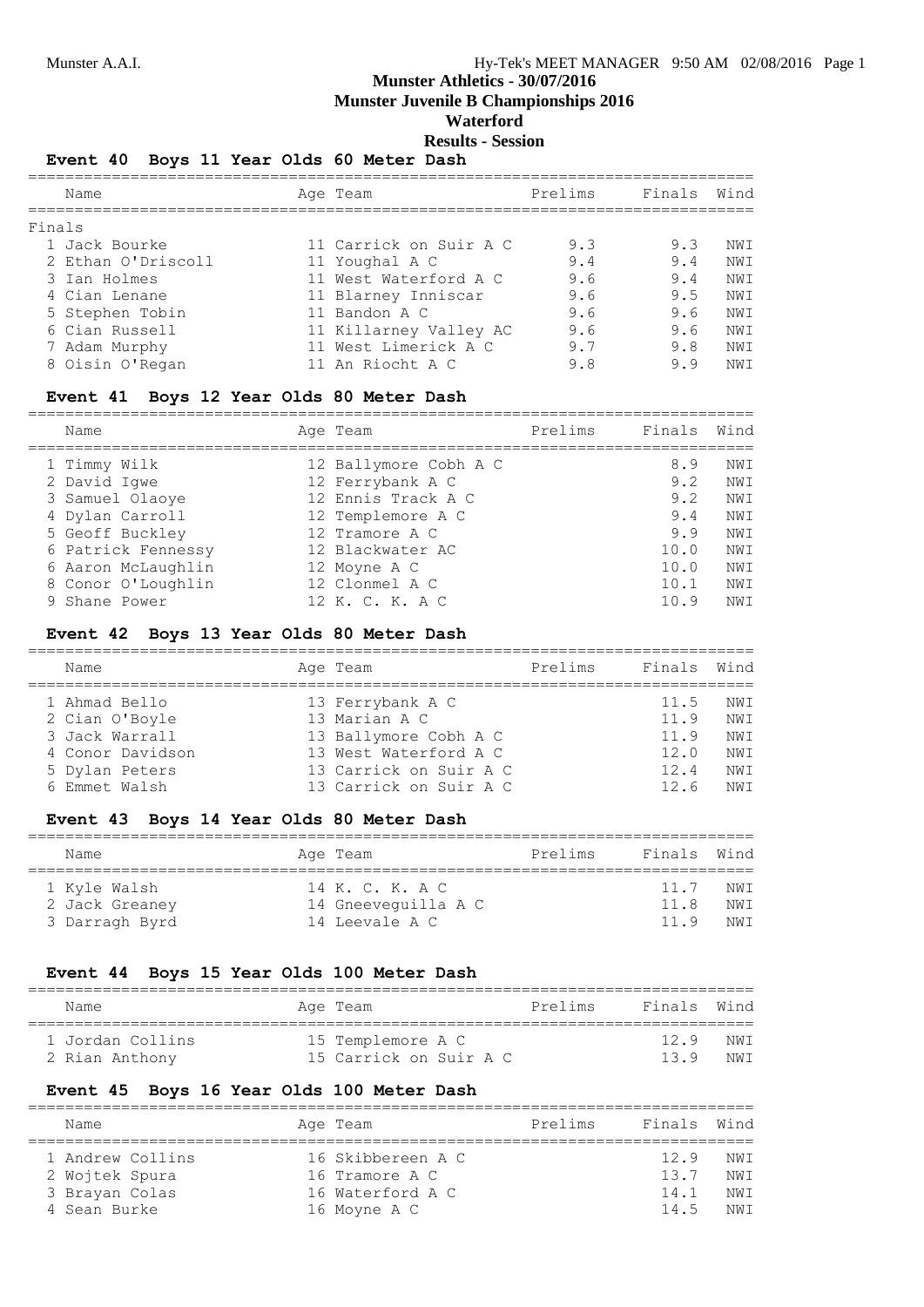**Munster Juvenile B Championships 2016**

# **Waterford**

#### **Results - Session**

# **Event 46 Boys 10 Year Olds 500 Meter Dash**

| Name                 |    | Age Team              | Seed | Finals |
|----------------------|----|-----------------------|------|--------|
| 1 Patrick Cagney     |    | 10 West Limerick A C  |      | 1:32.0 |
| 2 Darren Moroney     |    | 10 St Cronans A C     |      | 1:32.5 |
| 3 Zak O'Sullivan     |    | 10 Tramore A C        |      | 1:33.2 |
| 4 David Gaffney      |    | 10 West Waterford A C |      | 1:35.2 |
| 5 Chris McCarthy     |    | 10 Blarney Inniscar   |      | 1:40.0 |
| 6 Brian Scanlan      |    | 10 Finisk Valley AC   |      | 1:41.0 |
| 7 Matthew Downey     |    | 10 Clonmel A C        |      | 1:41.5 |
| 8 Nathan Power       |    | 10 Tramore A C        |      | 1:42.0 |
| 9 Nicky Fitzpatrick  |    | 10 West Waterford A C |      | 1:46.2 |
| 10 Fodilulah Bello   |    | 10 Ferrybank A C      |      | 1:47.6 |
| 11 Ollie Tierney     |    | 10 Limerick A C       |      | 1:49.0 |
| 12 Donagh O'Sullivan |    | 10 Iveragh A C        |      | 1:53.4 |
| 13 Louis Carroll     |    | 10 Clonmel A C        |      | 1:57.4 |
| 14 Daniel Rowe       | 10 | West Waterford A C    |      | 1:57.5 |
| 15 Neil Reidy        |    | 10 An Riocht A C      |      | 2:06.0 |

# **Event 47 Boys 11 Year Olds 600 Meter Run**

| Name                 | Age Team               | Seed | Finals |
|----------------------|------------------------|------|--------|
| 1 Ryan McCarthy      | 11 Riverstick          |      | 1:56.5 |
| 2 Conor O'Gorman     | 11 Clonmel A C         |      | 1:57.6 |
| 3 Harry O'Keeffe     | 11 Clonmel A C         |      | 1:58.7 |
| 4 Timmy Colbert      | 11 West Limerick A C   |      | 1:59.3 |
| 5 Jason O'Reilly     | 11 Killarney Valley AC |      | 2:00.6 |
| 6 Cian Lenane        | 11 Blarney Inniscar    |      | 2:02.2 |
| 7 Patrick Walsh      | 11 Midleton A C        |      | 2:06.6 |
| 8 Eoghan Lattimore   | 11 West Waterford A C  |      | 2:09.3 |
| 9 Darragh O'Regan    | 11 West Waterford A C  |      | 2:09.5 |
| 10 Ian Holmes        | 11 West Waterford A C  |      | 2:09.7 |
| 11 Ross O'Carroll    | 11 Dooneen A C         |      | 2:10.7 |
| 12 Cathal O'Gorman   | 11 Clonmel A C         |      | 2:11.3 |
| 13 Michael Brosnahan | 11 West Limerick A C   |      | 2:11.7 |
| 14 Kieran Proven     | 11 Clonmel A C         |      | 2:12.1 |
| 15 Shane Ahearne     | 11 Clonmel A C         |      | 2:12.9 |

#### **Event 48 Boys 12 Year Olds 600 Meter Run**

| Name               | Age Team               | Seed | Finals |
|--------------------|------------------------|------|--------|
| 1 Dara Kennedy     | 12 Newport A C         |      | 1:51.2 |
| 2 Odhran McGrath   | 12 Clonmel A C         |      | 1:53.7 |
| 3 Ben Kiely        | 12 Tramore A C         |      | 1:55.1 |
| 4 Dara McCarthy    | 12 Bandon A C          |      | 1:55.5 |
| 5 Aaron McLaughlin | 12 Moyne A C           |      | 1:58.6 |
| 6 Michael Ahearne  | 12 Clonmel A C         |      | 2:00.3 |
| 7 Paudie Barry     | 12 K. C. K. A C        |      | 2:01.5 |
| 8 Mark Shanahan    | 12 Tramore A C         |      | 2:01.9 |
| 9 Ronan Mansfield  | 12 West Waterford A C  |      | 2:04.0 |
| 10 Colm Barry      | 12 K. C. K. A C        |      | 2:07.0 |
| 11 Pauric Walsh    | 12 Carrick on Suir A C |      | 2:09.2 |

# **Event 49 Boys 13 Year Olds 600 Meter Run**

| Name                                              | Age Team                                                     | Seed | Finals                            |
|---------------------------------------------------|--------------------------------------------------------------|------|-----------------------------------|
| 1 Colin Ryan<br>2 Jack O'Neill<br>3 Mark Davidson | 13 Ennis Track A C<br>13 Skibbereen A C<br>13 Templemore A C |      | 1:47.0<br>$1 \cdot 49$ 2<br>1.539 |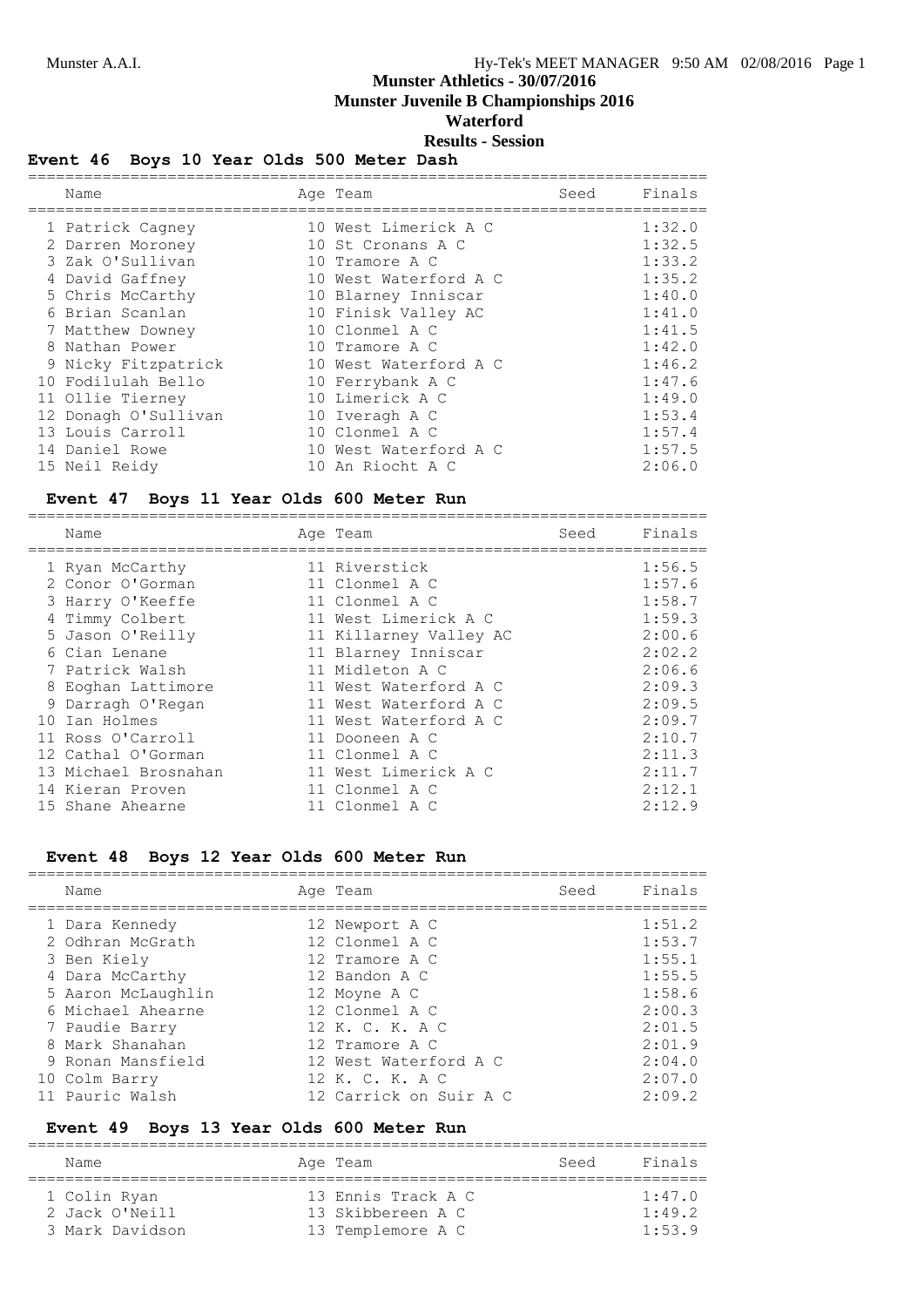**Munster Juvenile B Championships 2016**

# **Waterford**

| <b>Results - Session</b> |  |  |
|--------------------------|--|--|
|--------------------------|--|--|

| 4 Conor Fennell | 13 West Waterford A C  | 1:54.4 |
|-----------------|------------------------|--------|
| 5 Emmet Walsh   | 13 Carrick on Suir A C | 2:03.2 |
| 6 Eoin O'Reilly | 13 Killarney Valley AC | 2:06.1 |

# **Event 50 Boys 9 Year Olds 300 Meter Run**

| Name               | Age Team              | Seed | Finals |
|--------------------|-----------------------|------|--------|
| 1 Ronan O'Hora     | 9 K. C. K. A C        |      | 56.0   |
| 2 Fred Perry       | 9 Clonmel A C         |      | 57.9   |
| 3 Sam Croke        | 9 Carrick on Suir A C |      | 58.0   |
| 4 Sam Blake        | 9 West Waterford A C  |      | 59.3   |
| 5 Tom Worrall      | 9 Ballymore Cobh A C  |      | 1:00.9 |
| 6 Thomas Williams  | 9 Ennis Track A C     |      | 1:02.4 |
| 7 Daibheid O'Regan | 9 An Riocht A C       |      | 1:05.1 |
| 8 Darragh O'Gorman | 9 Clonmel A C         |      | 1:07.6 |
| 9 Barry Cunningham | 9 K. C. K. A C        |      | 1:17.7 |

#### **Event 51 Boys 14 Year Olds 800 Meter Run**

| Name                   | Age Team         | Seed | Finals |
|------------------------|------------------|------|--------|
| 1 Tim Pollmann-Daamen  | 14 An Riocht A C |      | 2:18.4 |
| 2 Sean Pollmann-Daamen | 14 An Riocht A C |      | 2:22.4 |
| 3 Gavin Kelleher       | 14 Bandon A C    |      | 2:33.2 |
| 4 Kyle Walsh           | 14 K. C. K. A C  |      | 2:33.8 |
| 5 Darragh Byrd         | 14 Leevale A C   |      | 2:41.6 |

#### **Event 52 Boys 15 Year Olds 800 Meter Run**

| Name               | Age Team         | Seed | Finals |
|--------------------|------------------|------|--------|
| 1 Stephen O'Hea    | 15 Bandon A C    |      | 2:17.2 |
| 2 Dylan McLaughlin | 15 Moyne A C     |      | 2:22.7 |
| 3 Liam Crowley     | 15 Bandon A C    |      | 2:25.7 |
| 4 Matteo Mary      | 15 Waterford A C |      | 2:26.6 |

# **Event 53 Boys 16 Year Olds 800 Meter Run**

| Name             |  | Age Team          | Seed | Finals        |
|------------------|--|-------------------|------|---------------|
| 1 Andrew Collins |  | 16 Skibbereen A C |      | $2 \cdot 182$ |
| 2 Brayan Colas   |  | 16 Waterford A C  |      | 2.34.2        |

# **Event 54 Girls 9 Year Olds Long Jump**

| Name               | Age Team              | Seed | Finals | Wind |
|--------------------|-----------------------|------|--------|------|
| 1 Lauren Finnegan  | 9 Liscarroll A C      |      | 3.12m  | NW T |
| 2 Sarah Finnegan   | 9 Liscarroll A C      |      | 3.08m  | NW T |
| 2 Evie Quinn       | 9 Tulla A C           |      | 3.08m  | NW T |
| 4 Sarah Gaffney    | 9 West Waterford A C  |      | 2.93m  | NW T |
| 5 Annie Byrne      | 9 Carrick on Suir A C |      | 2.84m  | NWI  |
| 5 Evie Breen       | 9 Ferrybank A C       |      | 2.84m  | NWI  |
| 7 Marta Dalybozhyk | 9 Dundrum A C         |      | 2.53m  | NWI  |
| 8 Rhea Dolan       | 9 Ferrybank A C       |      | 2.52m  | NWI  |
| 9 Sarah McGinley   | 9 Moyne A C           |      | 2.40m  | NW T |
|                    |                       |      |        |      |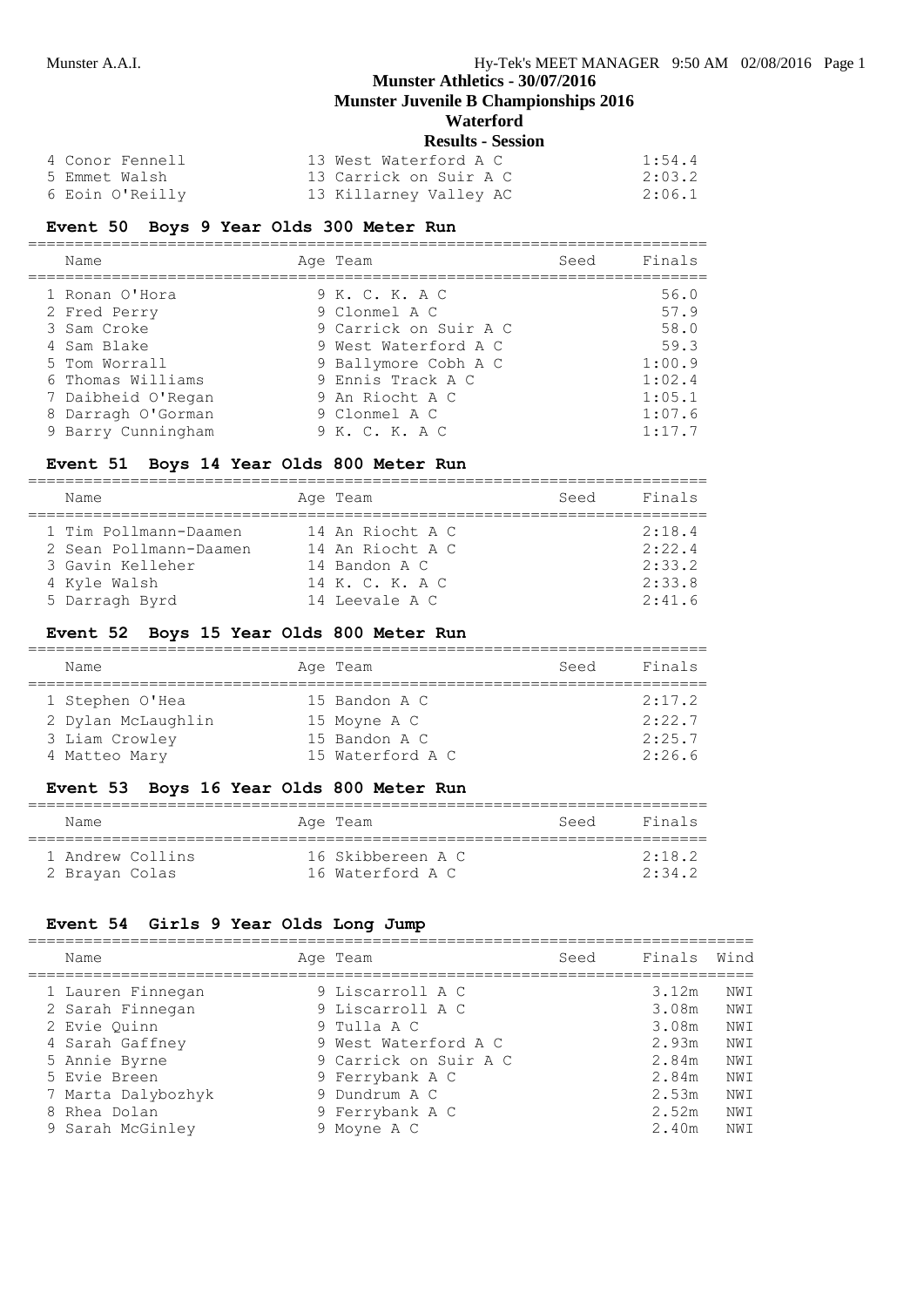# **Munster Athletics - 30/07/2016 Munster Juvenile B Championships 2016**

**Waterford**

# **Results - Session**

# **Event 55 Girls 10 Year Olds Long Jump**

| Name                 | Age Team               | Seed | Finals | Wind |
|----------------------|------------------------|------|--------|------|
| 1 Petra Igwe         | 10 Ferrybank A C       |      | 3.72m  | NWI  |
| 2 Rosemary Alamu     | 10 Midleton A C        |      | 3.49m  | NWI  |
| 3 Maeve Healion      | 10 Templemore A C      |      | 3.41m  | NWI  |
| 4 Aine Power         | 10 Carrick on Suir A C |      | 3.33m  | NWI  |
| 5 Sophie Mulcahy     | 10 Blarney Inniscar    |      | 3.24m  | NWI  |
| 6 Emma Corkery       | 10 Tramore A C         |      | 3.21m  | NWI  |
| 7 Ciara Flaherty     | 10 Limerick A C        |      | 3.16m  | NWI  |
| 8 Esther Olaoye      | 10 Ennis Track A C     |      | 3.11m  | NWI  |
| 9 Caoimhe Flannery   | 10 Skibbereen A C      |      | 3.05m  | NWI  |
| 10 Lisa Nicholas     | 10 Tulla A C           |      | 3.02m  | NWI  |
| 11 Siofra O'Loughlin | 10 Clonmel A C         |      | 2.90m  | NWI  |
| 12 Abilail O'Regan   | 10 Carrick on Suir A C |      | 2.87m  | NWI  |
| 13 Eire Grace        | 10 Clonmel A C         |      | 2.75m  | NWI  |
| 14 Kathlyn Croke     | 10 Carrick on Suir A C |      | 2.72m  | NWI  |
| 15 Stella Smith      | 10 Ferrybank A C       |      | 2.69m  | NWI  |
| 16 Eimear Meany      | 10 Blackwater AC       |      | 2.63m  | NWI  |
| 17 Amelie Quann      | 10 Blackwater AC       |      | 2.59m  | NWI  |
| 18 Lucy Hanrahan     | 10 Carrick on Suir A C |      | 2.46m  | NWI  |

# **Event 56 Girls 11 Year Olds Long Jump**

| Name                 | Age Team               | Seed | Finals | Wind |
|----------------------|------------------------|------|--------|------|
| 1 Mia Griffin        | 11 Killarney Valley AC |      | 3.44m  | NWI  |
| 2 Kiana Fitzgerald   | 11 Ferrybank A C       |      | 3.36m  | NWI  |
| 3 Lucy Fitzgerald    | 11 Tipp Town A C       |      | 3.28m  | NWI  |
| 4 Mia Casey          | 11 Ferrybank A C       |      | 3.26m  | NWI  |
| 5 Sophie Dabybozhyk  | 11 Carrick on Suir A C |      | 3.22m  | NWI  |
| 5 Ella Brussells     | 11 Templemore A C      |      | 3.22m  | NWI  |
| 7 Caoimhe O'Loughlin | 11 Carrick on Suir A C |      | 3.00m  | NWI  |
| 8 Emily Davidson     | 11 Templemore A C      |      | 2.92m  | NWI  |
| 9 Mary Adedokun      | 11 Midleton A C        |      | 2.82m  | NWI  |
| 10 Rachel Harney     | 11 Carrick on Suir A C |      | 2.81m  | NWI  |
| 11 Maria Halton      | 11 Belgooly A C        |      | 2.64m  | NWI  |

# **Event 57 Girls 12 Year Olds Long Jump**

| Name                 | Age Team               | Seed | Finals | Wind |
|----------------------|------------------------|------|--------|------|
| 1 Lauren Green       | 12 Riverstick          |      | 3.90m  | NWI  |
| 2 Emma O'Neill       | 12 Carrick on Suir A C |      | 3.77m  | NWI  |
| 3 Racheal Adedokun   | 12 Midleton A C        |      | 3.71m  | NWI  |
| 4 Nicole Buckley     | 12 Riverstick          |      | 3.68m  | NWI  |
| 5 Aoife O'Shea       | 12 Carrick on Suir A C |      | 3.54m  | NWI  |
| 6 Alannah Dunford    | 12 Templemore A C      |      | 3.52m  | NWI  |
| 7 Tara Peters        | 12 Carrick on Suir A C |      | 3.45m  | NWI  |
| 8 Roisin Flaherty    | 12 Limerick A C        |      | 3.36m  | NWI  |
| 9 Rosanne Power      | 12 K. C. K. A C        |      | 3.31m  | NWI  |
| 10 Chloe O'Connor    | 12 Waterford A C       |      | 3.29m  | NWI  |
| 11 Keelan Hanrahan   | 12 Carrick on Suir A C |      | 3.18m  | NWI  |
| 11 Rebecca Kelleher  | 12 Carrig na bhFear    |      | 3.18m  | NWI  |
| 13 Sarah O'Regan     | 12 Carrick on Suir A C |      | 3.13m  | NWI  |
| 14 Sarah Byrne       | 12 Tramore A C         |      | 3.08m  | NWI  |
| 15 Jessica Murphy    | 12 Carrig na bhFear    |      | 2.94m  | NWI  |
| 16 Ruby Carroll      | 12 Clonmel A C         |      | 2.85m  | NWI  |
| 17 Eabha O'Brien     | 12 Midleton A C        |      | 2.82m  | NWI  |
| 18 Hannah McCarthy   | 12 West Waterford A C  |      | 2.62m  | NWI  |
| 19 Ellie Twomey      | 12 Carrig na bhFear    |      | 2.54m  | NWI  |
| 20 Aoibhe Waring     | 12 Ferrybank A C       |      | 2.53m  | NWI  |
| -- Caoimhe Geoghegan | 12 Midleton A C        |      | FOUL   |      |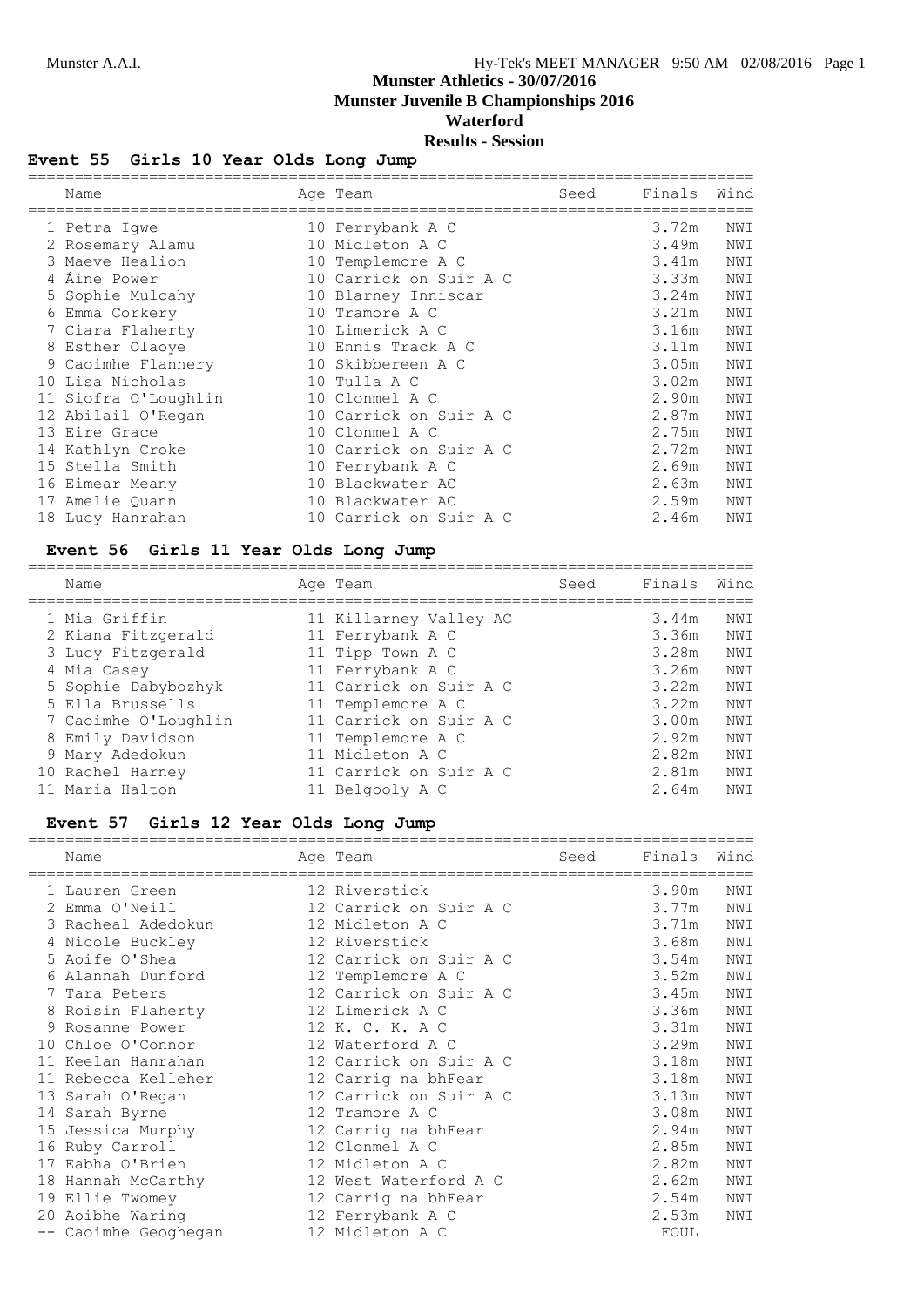==============================================================================

# **Munster Athletics - 30/07/2016 Munster Juvenile B Championships 2016 Waterford**

#### **Results - Session**

#### **Event 58 Girls 13 Year Olds Long Jump**

| Name                | Age Team               | Seed | Finals | Wind |
|---------------------|------------------------|------|--------|------|
| 1 Lorna O'Shea      | 13 Carrick on Suir A C |      | 4.05m  | NWI  |
| 2 Niamh O'Donovan   | 13 Bandon A C          |      | 3.92m  | NWI  |
| 3 Jeffifer Nicholas | 13 Tulla A C           |      | 3.87m  | NWI  |
| 4 Rebecca Cullinane | 13 Old Abbey A C       |      | 3.84m  | NWI  |
| 5 Faye Cullinane    | 13 Old Abbey A C       |      | 3.83m  | NWI  |
| 6 Lilly O'Riordan   | 13 Carrig na bhFear    |      | 3.70m  | NWI  |
| 7 Anne O'Brien      | 13 Waterford A C       |      | 3.63m  | NWI  |
| 8 Roisin Prunty     | 13 West Waterford A C  |      | 3.56m  | NWI  |
| 9 Erin Hanrahan     | 13 Carrick on Suir A C |      | 3.49m  | NWI  |
| 10 Lara Prunty      | 13 West Waterford A C  |      | 3.46m  | NWI  |
| 11 Lia Cunningham   | 13 West Waterford A C  |      | 3.39m  | NWI  |
| 12 Grace Cahill     | 13 An Riocht A C       |      | 3.22m  | NWI  |
| 13 Ruth O'Regan     | 13 Carrick on Suir A C |      | 3.20m  | NWI  |
| 14 Kate Keogh       | 13 West Waterford A C  |      | 2.93m  | NWI  |

#### **Event 59 Girls 14 Year Olds Long Jump**

| Name                       | Age Team               | Seed | Finals | Wind |
|----------------------------|------------------------|------|--------|------|
| 1 Paula Iqwe               | 14 Ferrybank A C       |      | 4.51m  | NWI  |
| 2 Áine Mulcahy             | 14 Carrick on Suir A C |      | 4.29m  | NWI  |
| 3 Megan Keogh              | 14 West Waterford A C  |      | 4.28m  | NWI  |
| 4 Jane Lawlor              | 14 An Riocht A C       |      | 4.22m  | NWI  |
| 5 Mary Butler              | 14 Bandon A C          |      | 4.19m  | NWI  |
| 6 Aoife Walsh              | 14 Carrick on Suir A C |      | 3.91m  | NWI  |
| 7 Kate Killagrew           | 14 West Waterford A C  |      | 3.90m  | NWI  |
| 8 Francesca Sorenseb Lewis | 14 Old Abbey A C       |      | 3.76m  | NWI  |
| 9 Sarah Cooper             | 14 Belgooly A C        |      | 3.74m  | NWI  |
| 10 Caoimhe Hennessy        | 14 Belgooly A C        |      | 3.71m  | NWI  |
| 11 Teresa Ryan             | 14 Ennis Track A C     |      | 3.06m  | NWI  |
| 12 Aoife Barry             | 14 K. C. K. A C        |      | 2.81m  | NWI  |

#### **Event 60 Girls 15 Year Olds Long Jump**

| Name                 | Age Team               | Seed | Finals | Wind |
|----------------------|------------------------|------|--------|------|
| 1 Mary O'Connell     | 15 An Riocht A C       |      | 4.52m  | NWI  |
| 2 Daisy McCarthy     | 15 Midleton A C        |      | 4.40m  | NWI  |
| 3 Rachel O'Shea      | 15 Carrick on Suir A C |      | 4.19m  | NWI  |
| 4 Rose Marie Buckley | 12 Riverstick          |      | 4.16m  | NWI  |
| 5 Grace Kervick      | 15 Ferrybank A C       |      | 4.14m  | NWI  |
| 6 Zainab Oqunmade    | 15 Ferrybank A C       |      | 3.97m  | NWI  |
| 7 Chantel Robinson   | 15 Carrick on Suir A C |      | 3.84m  | NW T |
| 8 Megan Waring       | 15 Ferrybank A C       |      | 3.78m  | NWI  |
| 9 Kira Ridgard       | 15 Tramore A C         |      | 3.65m  | NWI  |
| 10 Ruth Cahill       | 15 An Riocht A C       |      | 3.28m  | NW T |

#### **Event 61 Girls 16 Year Olds Long Jump**

| Name                | Age Team          | Seed | Finals | Wind |
|---------------------|-------------------|------|--------|------|
| 1 Erica Deasy       | 16 Belgooly A C   |      | 4.64m  | NW T |
| 2 Clodagh O'Connor  | 16 An Riocht A C  |      | 4.26m  | NW T |
| 3 Ciara O'Keane     | 16 Tramore A C    |      | 4.11m  | NW T |
| 4 Megan White       | 16 St Cronans A C |      | 3.88m  | NW T |
| 4 Anna Scanlon      | 16 An Riocht A C  |      | 3.88m  | NW T |
| 6 Victoria Adedokun | 16 Midleton A C   |      | 3.63m  | NW T |
|                     |                   |      |        |      |

#### **Event 62 Girls 9 Year Olds Javelin Throw Turbo 300gr**

=========================================================================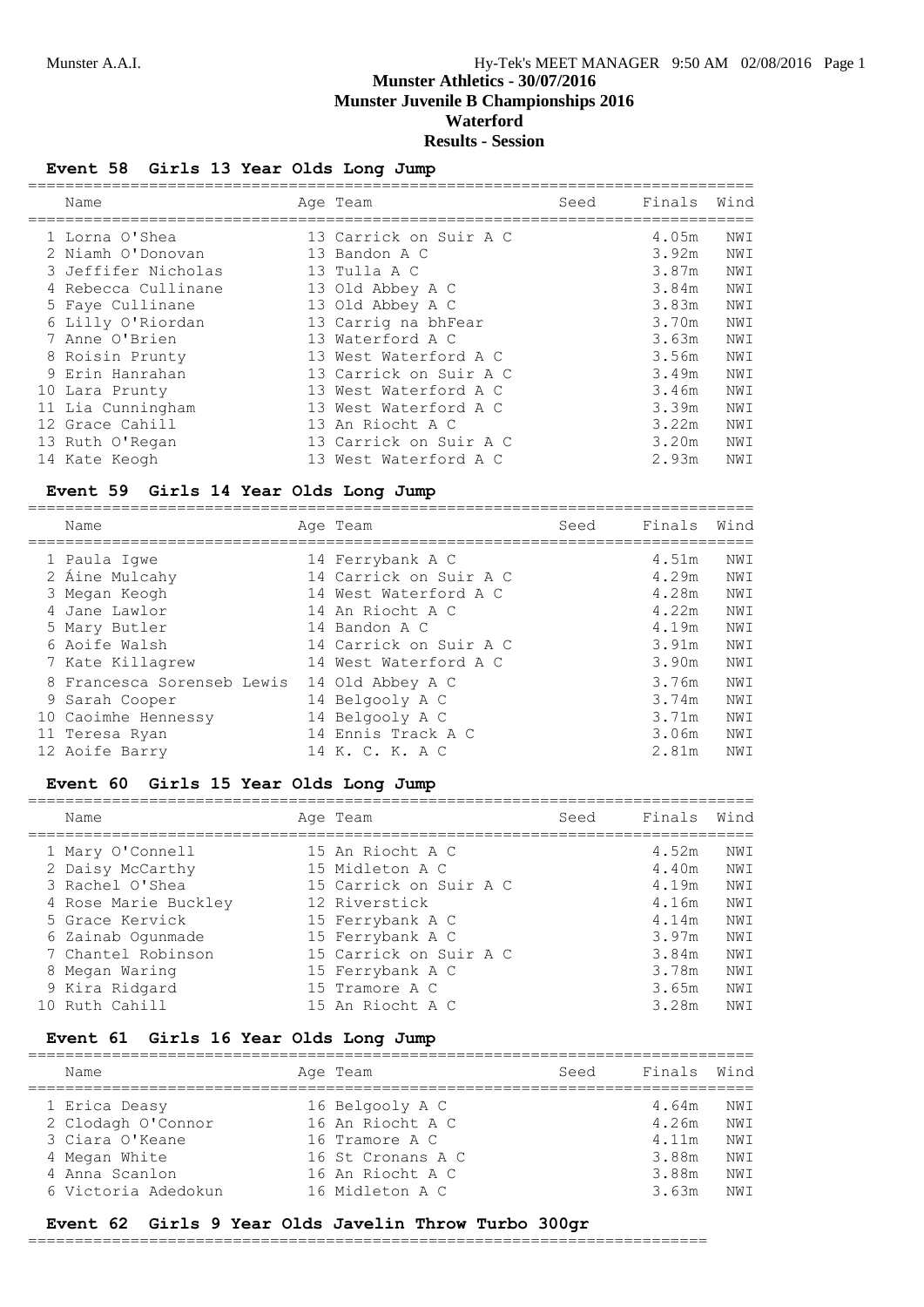**Munster Juvenile B Championships 2016**

# **Waterford**

**Results - Session**

| Name                                   | Age Team                        | Seed | Finals |
|----------------------------------------|---------------------------------|------|--------|
|                                        |                                 |      | 12.83m |
| 1 Rebecca Kavanagh<br>2 Sarah McGinley | 9 Templemore A C<br>9 Moyne A C |      | 5.59m  |
|                                        |                                 |      |        |

#### **Event 63 Girls 10 Year Olds Javelin Throw Turbo 300gr**

| Name                                                                 | Age Team                                                                         | Seed | Finals                            |
|----------------------------------------------------------------------|----------------------------------------------------------------------------------|------|-----------------------------------|
| 1 Kate Kingston<br>2 Lisa Nicholas<br>3 Emily Walsh<br>4 Holly Hayes | 10 Skibbereen A C<br>$10$ Tulla A C<br>10 Carrick on Suir A C<br>10 K. C. K. A C |      | 14.00m<br>9.70m<br>8.72m<br>5.54m |

#### **Event 64 Girls 11 Year Olds Javelin Throw Turbo 300gr**

| Name                                  | Age Team                                     | Seed | Finals           |
|---------------------------------------|----------------------------------------------|------|------------------|
| 1 Christine Percy<br>2 Aimee McNamara | 11 Nenagh Olympic A C<br>11 Kilmurry Ibc/N C |      | 15.21m<br>12.47m |
| 3 Claire Butler                       | 11 Tramore A C                               |      | 11.74m           |
| 4 Hannah McGrath                      | 11 K. C. K. A C                              |      | 10.94m           |
| 5 Maria halton                        | 11 Belgooly A C                              |      | 10.29m           |
| 6 Mary Adedokun                       | 11 Midleton A C                              |      | 10.20m           |
| 7 Grainne Moore                       | 11 West Waterford A C                        |      | 7.39m            |
| 8 Roisin Power                        | 11 Tramore A C                               |      | 6.40m            |

#### **Event 65 Girls 12 Year Olds Shot Put**

| Name                  | Age Team              | Seed | Finals |
|-----------------------|-----------------------|------|--------|
| 1 Aoibhe Waring       | 12 Ferrybank A C      |      | 6.86m  |
| 2 Angelina Chizhikova | 12 West Waterford A C |      | 5.84m  |
| 3 Eabha O'Brien       | 12 Midleton A C       |      | 5.11m  |
| 4 Avril Millerick     | 12 Youghal A C        |      | 4.41m  |

#### **Event 66 Girls 13 Year Olds Shot Put**

| Name               | Age Team              | Seed | Finals |
|--------------------|-----------------------|------|--------|
| 1 Leah Parker      | 13 Midleton A C       |      | 8.87m  |
| 2 Aishlinn Byren   | 13 Gneevequilla A C   |      | 7.90m  |
| 3 Caoimhe Reynolds | 13 Finisk Valley AC   |      | 6.91m  |
| 4 Roisin Prunty    | 13 West Waterford A C |      | 6.72m  |
| 5 Lara Prunty      | 13 West Waterford A C |      | 5.12m  |

#### **Event 67 Girls 14 Year Olds Shot Put**

| Name              | Age Team           | Finals<br>Seed |
|-------------------|--------------------|----------------|
| 1 Teresa Ryan     | 14 Ennis Track A C | 6.12m          |
| 2 Aoife Barry     | 14 K. C. K. A C    | 6.00m          |
| 3 Nadialisa Power | 14 K. C. K. A C    | 5.43m          |

#### **Event 68 Girls 15 Year Olds Shot Put**

| Name           | Age Team         | Seed | Finals |
|----------------|------------------|------|--------|
| 1 Erin DeBurca | 15 Bandon A C    |      | 7 63m  |
| 2 Siofa Foley  | 15 Farranfore    |      | 7.02m  |
| 3 Megan Waring | 15 Ferrybank A C |      | 5.68m  |

#### **Event 69 Girls 16 Year Olds Shot Put**

#### =========================================================================